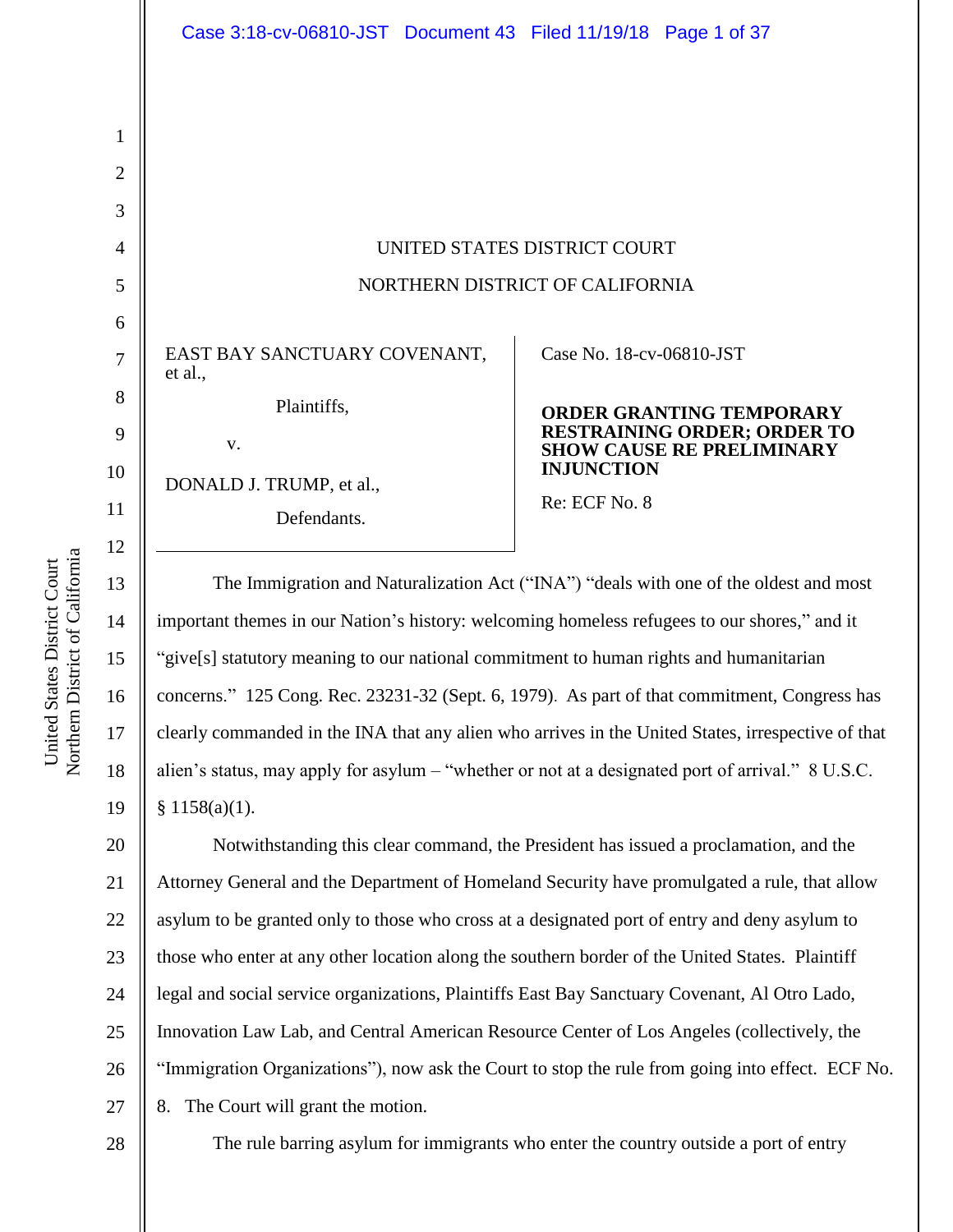irreconcilably conflicts with the INA and the expressed intent of Congress. Whatever the scope of the President's authority, he may not rewrite the immigration laws to impose a condition that Congress has expressly forbidden. Defendants' claims that the rule can somehow be harmonized with the INA are not persuasive.

Also, Plaintiffs and the immigrants they represent will suffer irreparable injury if the rule goes into effect pending resolution of this case. Asylum seekers will be put at increased risk of violence and other harms at the border, and many will be deprived of meritorious asylum claims. The government offers nothing in support of the new rule that outweighs the need to avoid these harms.

10 11 The Court addresses the parties' various arguments, and explores the Court's reasons for granting Plaintiffs' motion, more fully below.

**I. BACKGROUND**

# **A. Asylum Framework**

Asylum is a protection granted to foreign nationals already in the United States or at the border who meet the international law definition of a "refugee." Congress has currently extended the ability to apply for asylum to the following non-citizens:

Any alien who is physically present in the United States or who arrives in the United States (whether or not at a designated port of arrival and including an alien who is brought to the United States after having been interdicted in international or United States waters), irrespective of such alien's status, may apply for asylum in accordance with this section or, where applicable, section 1225(b) of this title.

21 8 U.S.C. § 1158(a)(1). Congress has also created exceptions for aliens who (1) may be removed

22 to a safe third country, (2) did not apply within one year of arriving in the United States, or (3)

23 have previously been denied asylum, absent a material change in circumstances or extraordinary

24 circumstances preventing the alien from filing a timely application. *Id.* § 1158(a)(2).

To obtain asylum status, applicants must clear three hurdles. First, applicants must

26 establish that they qualify as refugees who have left their country "because of persecution or a

- 27 well-founded fear of persecution on account of race, religion, nationality, membership in a
- 28 particular social group, or political opinion," *id.* § 1101(a)(42)(A), and that their status in one of

1

2

3

4

5

6

7

8

9

12

13

14

15

16

17

18

19

20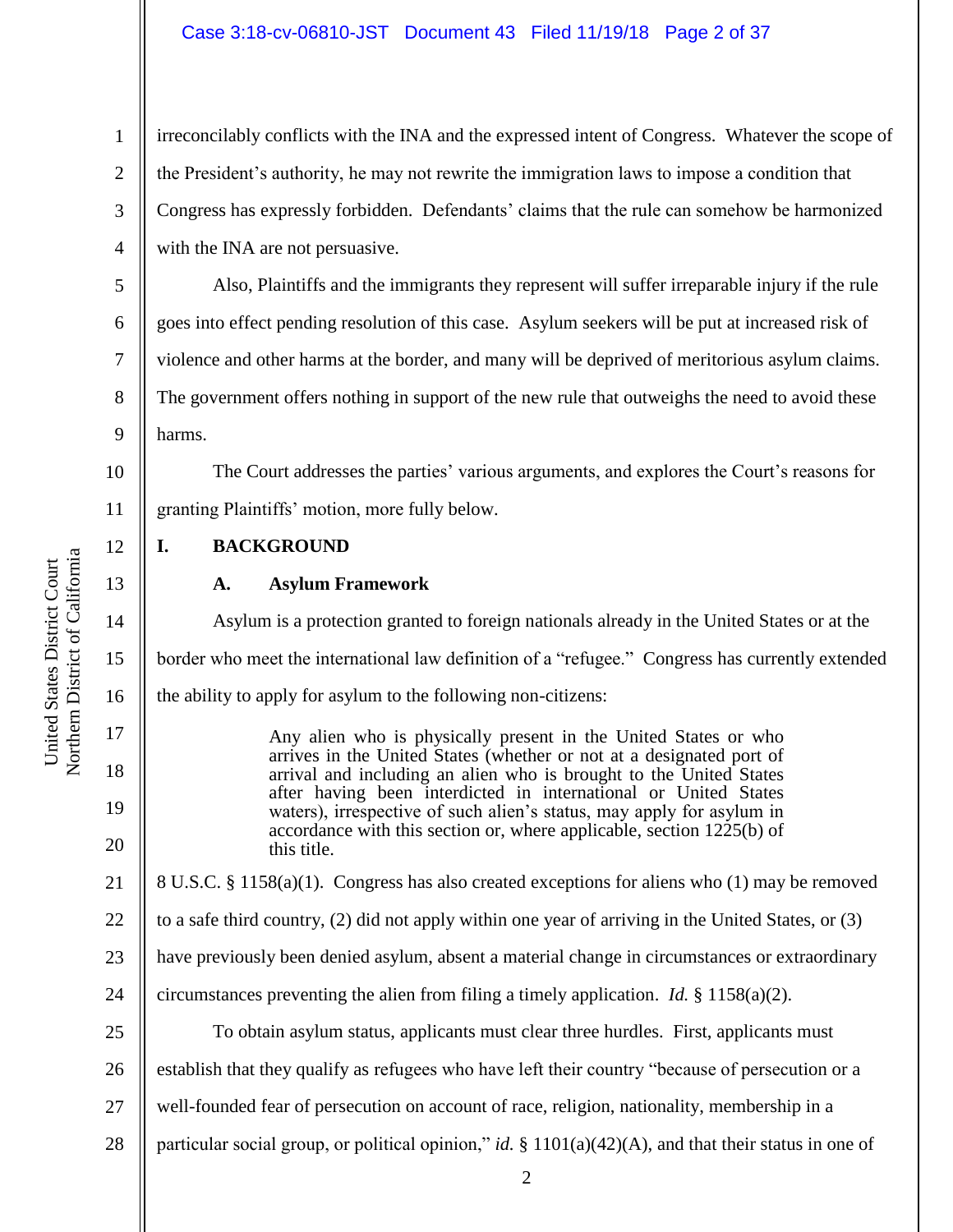those groups "was or will be at least one central reason" for the persecution, *id.* § 1158(b)(1)(A); *see also id.* § 1158(b)(1)(B).

Second, Congress has established a series of statutory bars to eligibility for asylum, such as an applicant's role in persecuting members of protected groups or "reasonable grounds for regarding the alien as a danger to the security of the United States." *Id.* § 1158(b)(2)(A). In addition, Congress authorized the Attorney General to "by regulation establish additional limitations and conditions, consistent with [8 U.S.C. § 1158], under which an alien shall be ineligible for asylum under [*id.* § 1158(b)(1)]." *Id.* § 1158(b)(2)(C). If "the evidence indicates" that one of these statutory or regulatory bars applies, the applicant bears the burden of proving that it does not. 8 C.F.R. § 1240.8(d).

Finally, even if an applicant satisfies those two requirements, the decision to grant asylum relief is ultimately left to the Attorney General's discretion, *see I.N.S. v. Aguirre-Aguirre*, 526 U.S. 415, 420 (1999); *Delgado v. Holder*, 648 F.3d 1095, 1101 (9th Cir. 2011), subject to the court of appeals' review for whether the Attorney General's decision was "manifestly contrary to the law and an abuse of discretion,"  $8 \text{ U.S.C.} \$   $1252(b)(4)(D)$ .

If an alien is granted asylum status, the Attorney General must refrain from removing the alien and must grant the alien authorization to work in the United States. *Id.* § 1158(c)(1)(A)-(B). The alien's spouse and children may also "be granted the same status as the alien if accompanying, or following to join, such alien." *Id.* § 1158(b)(3)(A). Asylum status also provides a path to citizenship.<sup>1</sup> Still, asylum is not irrevocable. The Attorney General may terminate an alien's asylum status based on changed circumstances, a subsequent determination that a statutory bar applies, or under various other conditions. *Id.*  $\S$  1158(c)(2). In addition to asylum, two other forms of relief from removal are generally available under U.S. immigration law. With some exceptions,<sup>2</sup> an alien is entitled to withholding of removal if

25

 $\overline{a}$ 

26

27

28  $^{2}$  An alien is not eligible for withholding of removal if

1

2

3

4

5

6

7

8

9

10

11

12

13

14

15

16

17

18

19

20

21

22

23

24

After one year, asylum refugees may apply for adjustment of status to lawful permanent residents, provided they meet certain conditions. *See id.* § 1159(b)-(c). Lawful permanent residents may apply for citizenship after five years of continuous residence. *Id.* § 1427(a).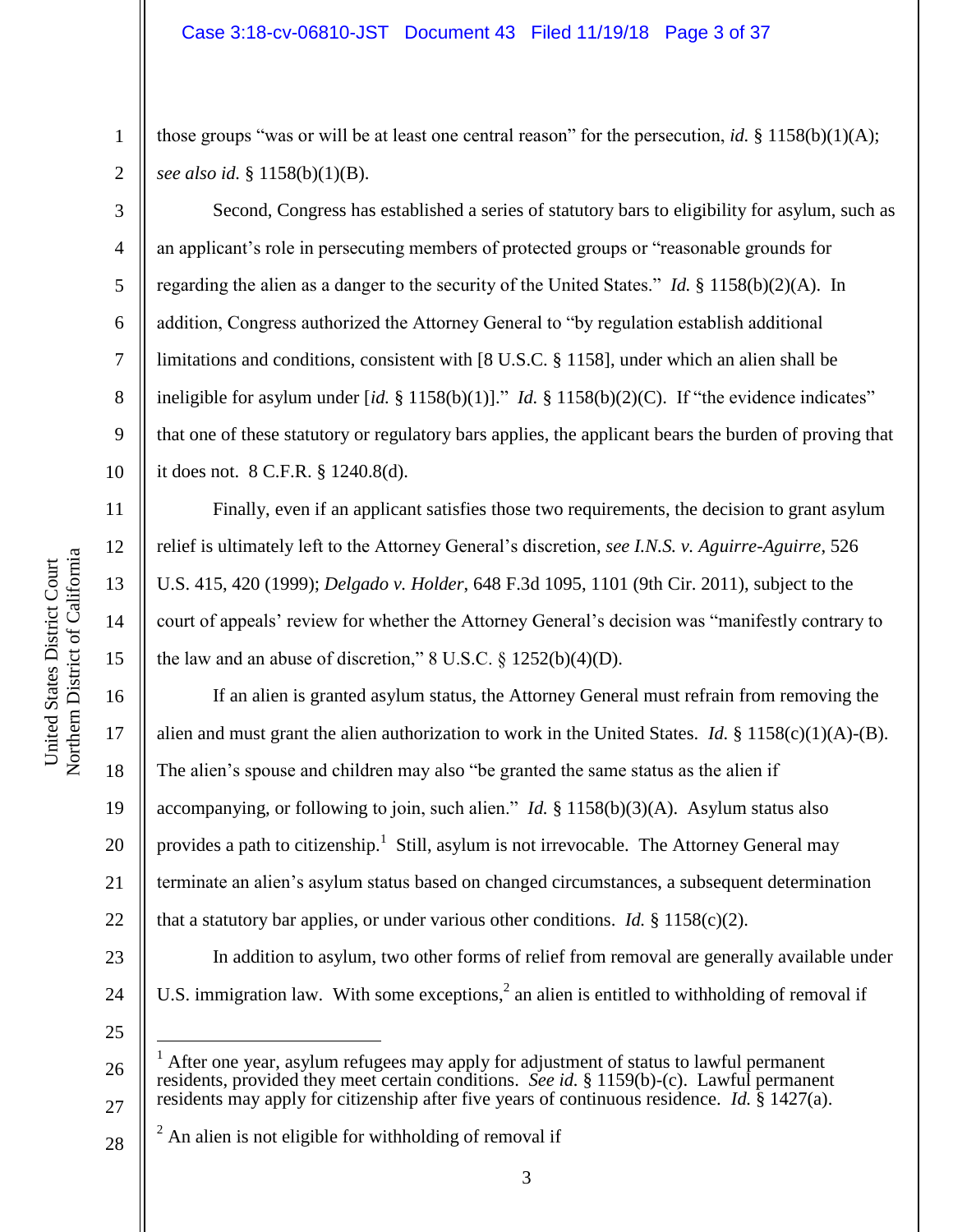## Case 3:18-cv-06810-JST Document 43 Filed 11/19/18 Page 4 of 37

12

13

14

15

16

21

22

23

24

25

26

27

28

1

"the Attorney General decides that the alien's life or freedom would be threatened in that country because of the alien's race, religion, nationality, membership in a particular social group, or political opinion." *Id.* § 1231(b)(3)(A). However, "[t]he bar for withholding of removal is higher; an applicant must demonstrate that it is more likely than not that he would be subject to persecution on one of the [protected] grounds." *Ling Huang v. Holder*, 744 F.3d 1149, 1152 (9th Cir. 2014).

An alien may also seek protection under the Convention Against Torture ("CAT"), which requires the alien to prove that "it is more likely than not that he or she would be tortured if removed to the proposed country of removal," 8 C.F.R. § 1208.16(c)(2), and that the torture would be "inflicted by or at the instigation of or with the consent or acquiescence of a public official or other person acting in an official capacity," *id.* § 1208.18(a)(1). Though these latter two forms of relief require the applicant to meet a higher bar, they are mandatory rather than discretionary. *See Nuru v. Gonzales*, 404 F.3d 1207, 1216 (9th Cir. 2005).

## **B. Challenged Actions**

On November 9, 2018, the federal government took two actions that are the subject of this dispute.

17 18 19 20 First, the Department of Justice ("DOJ") and Department of Homeland Security ("DHS") published a joint interim final rule, entitled "Aliens Subject to a Bar on Entry Under Certain Presidential Proclamations; Procedures for Protection Claims" (the "Rule"). 83 Fed. Reg. 55,934 (Nov. 9, 2018) (to be codified at 8 C.F.R. pts. 208, 1003, 1208). The Rule adds an "[a]dditional

1 (i) the alien ordered, incited, assisted, or otherwise participated in the persecution of an individual because of the individual's race, religion, nationality, membership in a particular social group, or political opinion; (ii) the alien, having been convicted by a final judgment of a particularly serious crime is a danger to the community of the United States; (iii) there are serious reasons to believe that the alien committed a serious nonpolitical crime outside the United States before the alien arrived in the United States; or (iv) there are reasonable grounds to believe that the alien is a danger to the security of the United States. 8 U.S.C. § 1231(b)(3)(B).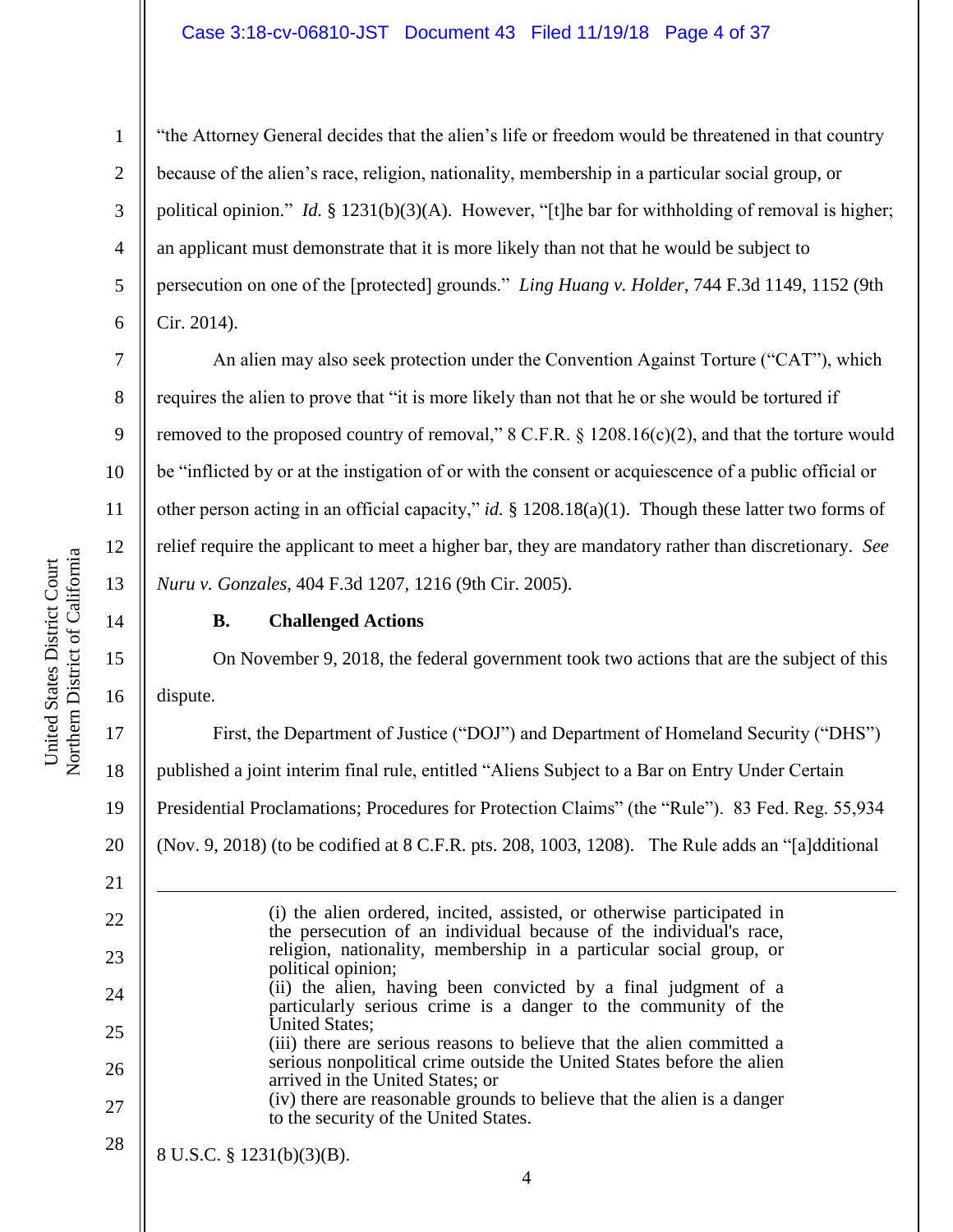#### Case 3:18-cv-06810-JST Document 43 Filed 11/19/18 Page 5 of 37

1

2

3

4

5

6

7

8

9

10

11

12

13

14

15

16

17

18

19

limitation on eligibility for asylum" that applies to "applications filed after November 9, 2018." *Id.* at 55,952. Under the Rule, an alien is categorically ineligible for asylum "if the alien is subject to a presidential proclamation or other presidential order suspending or limiting the entry of aliens along the southern border with Mexico that is issued pursuant to subsection 212(f) or 215(a)(1) of the Act on or after November 9, 2018 and the alien enters the United States after the effective date of the proclamation or order contrary to the terms of the proclamation or order." *Id.* (to be codified at 8 C.F.R. §§ 208.13(c)(3), 1208.13(c)(3)).<sup>3</sup>

The Rule also amends the regulations governing credible fear determinations in expedited removal proceedings. "Although DHS has generally not applied existing mandatory bars to asylum in credible-fear determinations,"<sup>4</sup> the Rule's bar applies in such proceedings. 83 Fed. Reg. at 55,947. Accordingly, for an alien subject to the new bar, "the asylum officer shall enter a negative credible fear determination with respect to the alien's application for asylum." *Id.* (to be codified at  $8 \text{ C.F.R. } \S 208.30(e)(5)$ . The asylum officer will then proceed to evaluate the alien's claim for withholding of removal or protection under CAT by assessing whether the alien has demonstrated a "reasonable fear of persecution or torture." *Id.* If the asylum officer finds that this standard is not met, the alien will be removed unless an immigration judge determines upon review that (1) the alien is not actually subject to the categorical bar, i.e. did not enter in violation of a presidential proclamation or order or (2) the alien satisfies the reasonable fear standard. *See id.* (to be codified at 8 C.F.R. § 1208.30(g)(1)).

In promulgating the Rule, the agencies claimed exemption from the Administrative

Procedure Act's ("APA") notice-and-comment requirements. *See* 5 U.S.C. § 553(b)-(d). In so

doing, they invoked  $\S 553(a)(1)$ 's "military or foreign affairs function" exemption and

§ 553(b)(B)'s "good cause" exemption. 83 Fed. Reg. at 55,949-51. They also invoked

24

25

 $\overline{a}$  $3$  This categorical bar does not apply only if the Presidential proclamation or order contains an explicit exception to the bar. *See* 83 Fed. Reg. at 55,952 (to be codified at 8 C.F.R.

<sup>26</sup> 27 §§ 208.13(c)(3), 1208.13(c)(3)) ("This limitation on eligibility does not apply if the proclamation or order expressly provides that it does not affect eligibility for asylum, or expressly provides for a waiver or exception that makes the suspension or limitation inapplicable to the alien.<sup>3</sup>.

<sup>28</sup> <sup>4</sup> Under the current regulations, DHS places aliens subject to mandatory bars in full removal proceedings. 8 C.F.R. § 208.30(e)(5).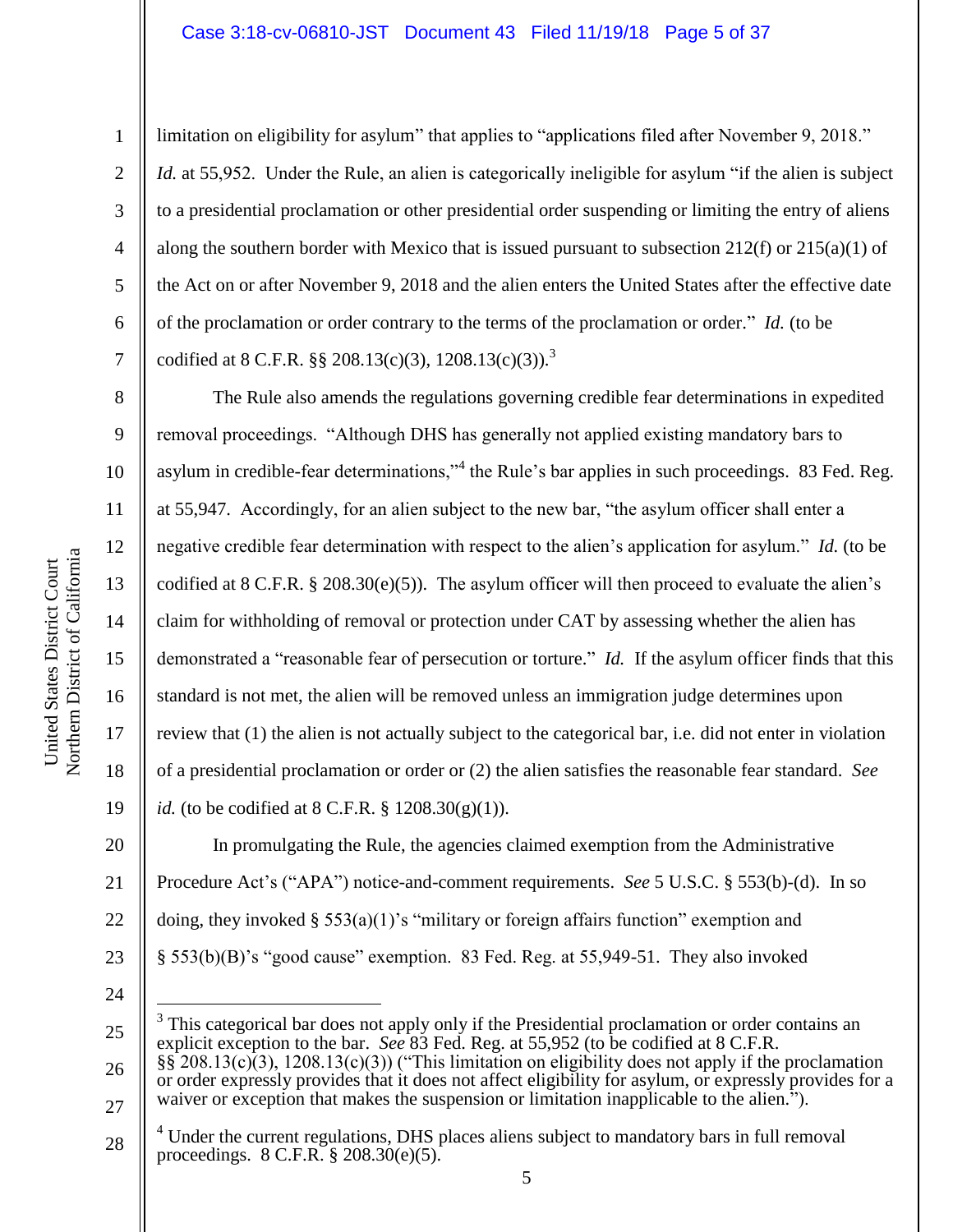§ 553(d)(3)'s "good cause" waiver of the thirty-day grace period that is usually required before a newly promulgated rule goes into effect. *Id.* at 55,949-50. The Court discusses the proffered reasons for both the Rule and the waiver of § 553 requirements as relevant below.

Second, the President of the United States issued a presidential proclamation, entitled "Presidential Proclamation Addressing Mass Migration Through the Southern Border of the United States" (the "Proclamation").<sup>5</sup> Asserting the President's authority under the Immigration and Nationality Act, 8 U.S.C. §§ 1182(f), 1185(a), the Proclamation suspended "[t]he entry of any alien into the United States across the international boundary between the United States and Mexico" for ninety days. Proclamation  $\S 1$ . The Proclamation applies only to aliens who enter after its issuance, *id.* § 2(a), and expressly exempts "any alien who enters the United States at a port of entry and properly presents for inspection," *id.* § 2(b).

The combined effect of the Rule and the Proclamation is that any alien who enters the United States across the southern border at least over the next ninety days, except at a designated port of entry, is categorically ineligible to be granted asylum.

# **C. Procedural History**

That same day, the Immigration Organizations filed this lawsuit against Defendants,<sup>7</sup> ECF

5 *See* Whitehouse.gov, *Presidential Proclamation Addressing Mass Migration Through the Southern Border of the United States*, (November 9, 2018), available at https://www.whitehouse.gov/presidential-actions/presidential-proclamation-addressing-mass-

21 22 23 24  $6$  The Proclamation expires earlier if the United States reaches "an agreement [that] permits the United States to remove aliens to Mexico in compliance with the terms of section  $208(a)(2)(A)$  of the INA (8 U.S.C. [§] 1158(a)(2)(A))." Proclamation § 1. It may also extend for a longer period of time, however. The Proclamation requires the "Secretary of State, the Attorney General, and the Secretary of Homeland Security [to] jointly submit to the President . . . a recommendation on whether an extension or renewal of the suspension or limitation on entry in section 1 of this proclamation is in the interests of the United States." Proclamation § 2(d).

1

2

3

4

5

6

7

8

9

10

11

12

13

14

15

16

17

18

 $\overline{a}$ 

19

<sup>20</sup> migration-southern-border-united-states/.

<sup>25</sup> 26  $<sup>7</sup>$  Defendants are President Donald Trump, DOJ, Acting Attorney General Matthew Whitaker, the</sup> Executive Office for Immigration Review ("EOIR"), EOIR Director James McHenry, DHS, Secretary of Homeland Security Kirstjen Nielsen, U.S. Citizenship and Immigration Services ("USCIS"), USCIS Director Lee Cissna, Customs and Border Protection ("CBP"), CBP Commissioner Kevin McAleenan, Immigration and Customs Enforcement ("ICE"), and Acting

<sup>27</sup> 28 ICE Director Ronald Vitiello. Compl. ¶¶ 13-27. Individual Defendants are sued in their official capacities.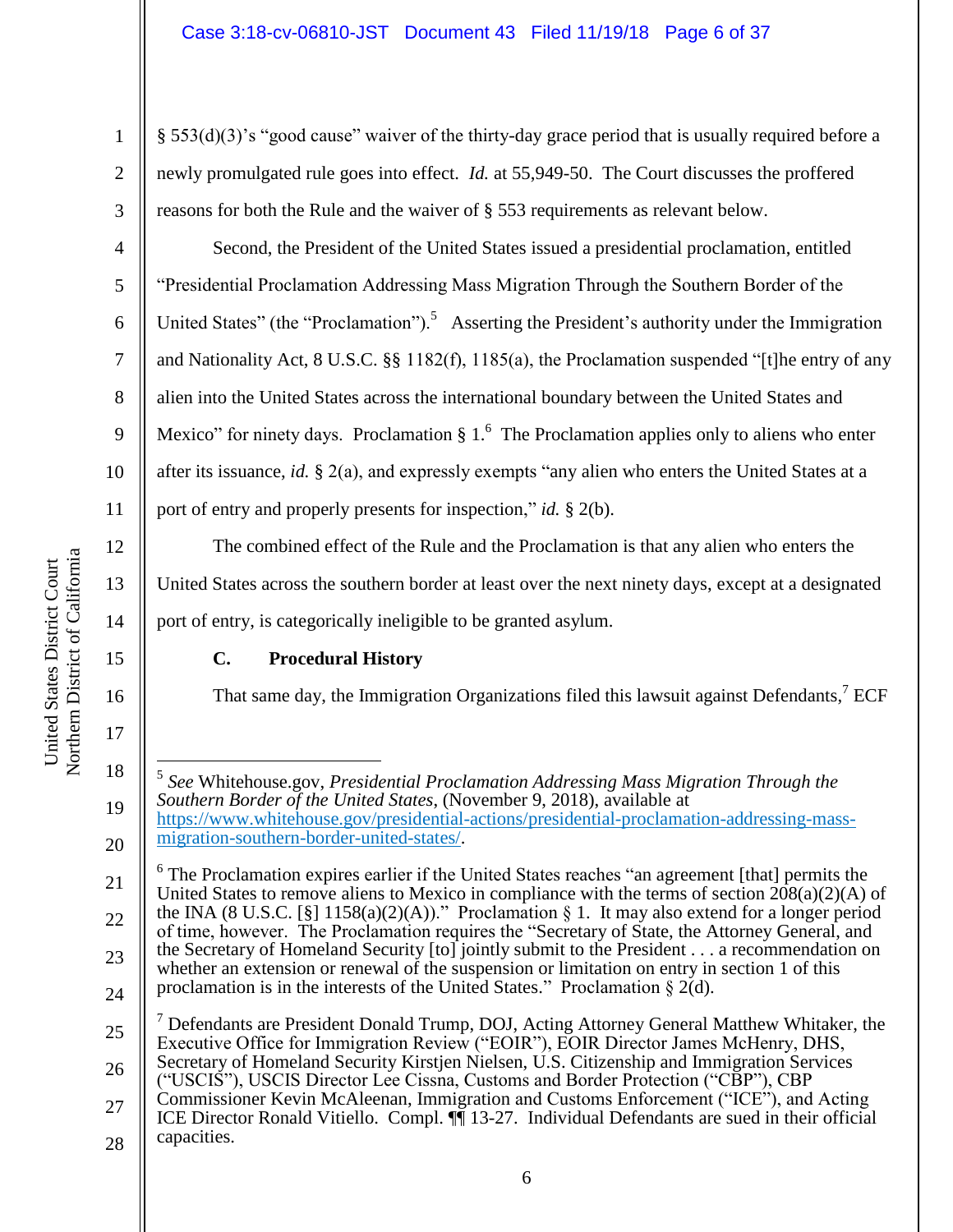No. 1 ("Compl."), and immediately moved for a TRO, ECF No. 8. The Organizations allege two claims: (1) a claim under 5 U.S.C. § 706(2), that the Rule is an invalid regulation because it is inconsistent with 8 U.S.C. § 1158, Compl. ¶¶ 101-106; and (2) a claim that Defendants violated the APA's notice-and-comment provisions, *see* 5 U.S.C. § 553, Compl. ¶¶ 107-110.

6 The case was assigned to the undersigned on November 13, 2018, and the Court set a hearing on the TRO for November 19, 2018. ECF Nos. 9, 11. Defendants filed their opposition on November 15, 2018, ECF No. 27, and the Immigration Organizations filed a reply on November 16, 2018, ECF No.  $35<sup>8</sup>$  The Court also permitted the states of Washington, Massachusetts, New York, and California (the "States") to file an amicus brief in support of the TRO. ECF No. 20. $9$  The Court likewise permitted the Immigration Reform Law Institute ("IRLI") to file an amicus brief in opposition. ECF No. 37.

# **II. JURISDICTION**

The Court has subject-matter jurisdiction pursuant to 28 U.S.C. § 1331.

# **III. THRESHHOLD CHALLENGES**

# **A. Article III Standing**

The Court addresses as a threshold matter the Immigration Organizations' standing to bring this lawsuit. *See Steel Co. v. Citizens for a Better Env't*, 523 U.S. 83, 101-02 (1998).

18

1

2

3

4

5

7

8

9

10

11

12

13

14

15

16

17

19

20

# **1. Legal Standard**

Article III standing requires that a "plaintiff must have (1) suffered an injury in fact, (2)

that is fairly traceable to the challenged conduct of the defendant, and (3) that is likely to be

<sup>22</sup> 23 24 25 26 27  $\overline{a}$ 8 The Immigration Organizations included declarations and other evidence with, and made a third party standing argument in, their reply that they did not submit with their opening brief. Because Defendants neither objected to this material nor requested an opportunity to respond to it, the Court has considered the Immigration Organizations' reply brief in full. *See Cincinnati Ins. Co. v. Harry Johnson Plumbing & Excavating Co.*, No. 4:16-CV-5090-LRS, 2017 WL 5639944, at \*1 (E.D. Wash. Oct. 23, 2017) (affirming consideration of new evidence on reply when an opposing party did not object); *see also Quillar v. CDCR*, No. 2:04-CV-01203-KJM, 2012 WL 4210492, at \*3 n.2 (E.D. Cal. Sept. 19, 2012) ("Plaintiff has not responded to Anderson's second declaration or moved to strike it despite having ample time."), *aff'd sub nom. Quillar v. Hill*, 582 F. App'x 736 (9th Cir. 2014). <sup>9</sup> After the Court granted the motion for leave to file an amicus brief, the States failed to re-file the

<sup>28</sup> brief as a separate docket entry pursuant to the Court's order. At the hearing, the Court deemed the brief filed without objection.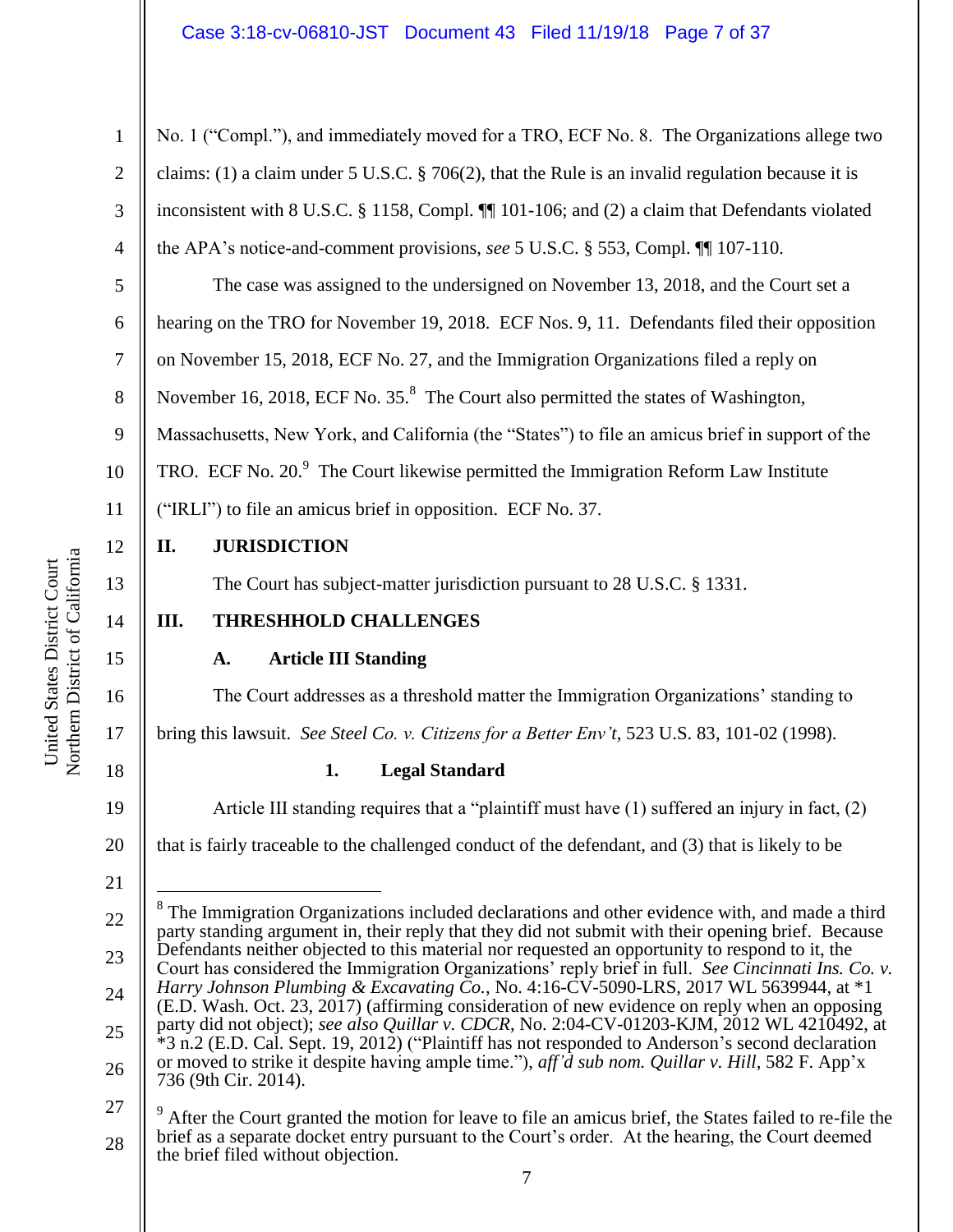#### Case 3:18-cv-06810-JST Document 43 Filed 11/19/18 Page 8 of 37

redressed by a favorable judicial decision." *Spokeo, Inc. v. Robins*, 136 S. Ct. 1540, 1547 (2016). "To establish injury in fact, a plaintiff must show that he or she suffered 'an invasion of a legally protected interest' that is 'concrete and particularized' and 'actual or imminent, not conjectural or hypothetical.'" *Id.* at 1548 (quoting *Lujan v. Defs. of Wildlife*, 504 U.S. 555, 560 (1992)). *Lujan*, 504 U.S. at 560).

Because "[t]he party invoking federal jurisdiction bears the burden of establishing these elements," they are "an indispensable part of the plaintiff's case." *Lujan*, 504 U.S. at 561. Accordingly, "each element must be supported in the same way as any other matter on which the plaintiff bears the burden of proof, *i.e.*, with the manner and degree of evidence required at the successive stages of the litigation." *Id.* at 561. A TRO requires a "clear showing of each element of standing." *Townley v. Miller*, 722 F.3d 1128, 1133 (9th Cir. 2013). "At this very preliminary stage of the litigation, [the Immigration Organizations] may rely on the allegations in their Complaint and whatever other evidence they submitted in support of their TRO motion to meet their burden." *Washington v. Trump*, 847 F.3d 1151, 1159 (9th Cir.), *reconsideration en banc denied,* 853 F.3d 933 (9th Cir. 2017), and *reconsideration en banc denied,* 858 F.3d 1168 (9th Cir. 2017), and *cert. denied sub nom. Golden v. Washington*, 138 S. Ct. 448 (2017). 10

Where, as here, an organization seeks to sue on its own behalf, rather than in a representative capacity, the Court "conduct[s] the same [standing] inquiry as in the case of an individual." *Havens Realty Corp. v. Coleman*, 455 U.S. 363, 378-79 (1982); *see also* ECF No. 35 at 8 (relying on direct harm to Immigration Organizations); Compl. ¶¶ 78-100 (same).

21

1

2

3

4

5

6

7

8

9

10

11

12

13

14

15

16

17

18

19

20

## **2. Discussion**

22 23 24 25 Defendants argue that the Immigration Organizations lack a cognizable Article III injury. ECF No. 27 at 17-18. The Immigration Organizations respond that the Rule causes them injury because it impairs their funding, frustrates their missions, and forces them to divert resources to address the Rule's impacts. ECF No. 35 at 8-10.

26

 $\overline{a}$ 

<sup>27</sup> 28 Where a party fails to establish standing to seek affirmative preliminary relief, such as a preliminary injunction, that failure "requires denial of the motion for preliminary injunction, not dismissal of the case." *Food & Water Watch, Inc. v. Vilsack*, 808 F.3d 905, 913 (D.C. Cir. 2015).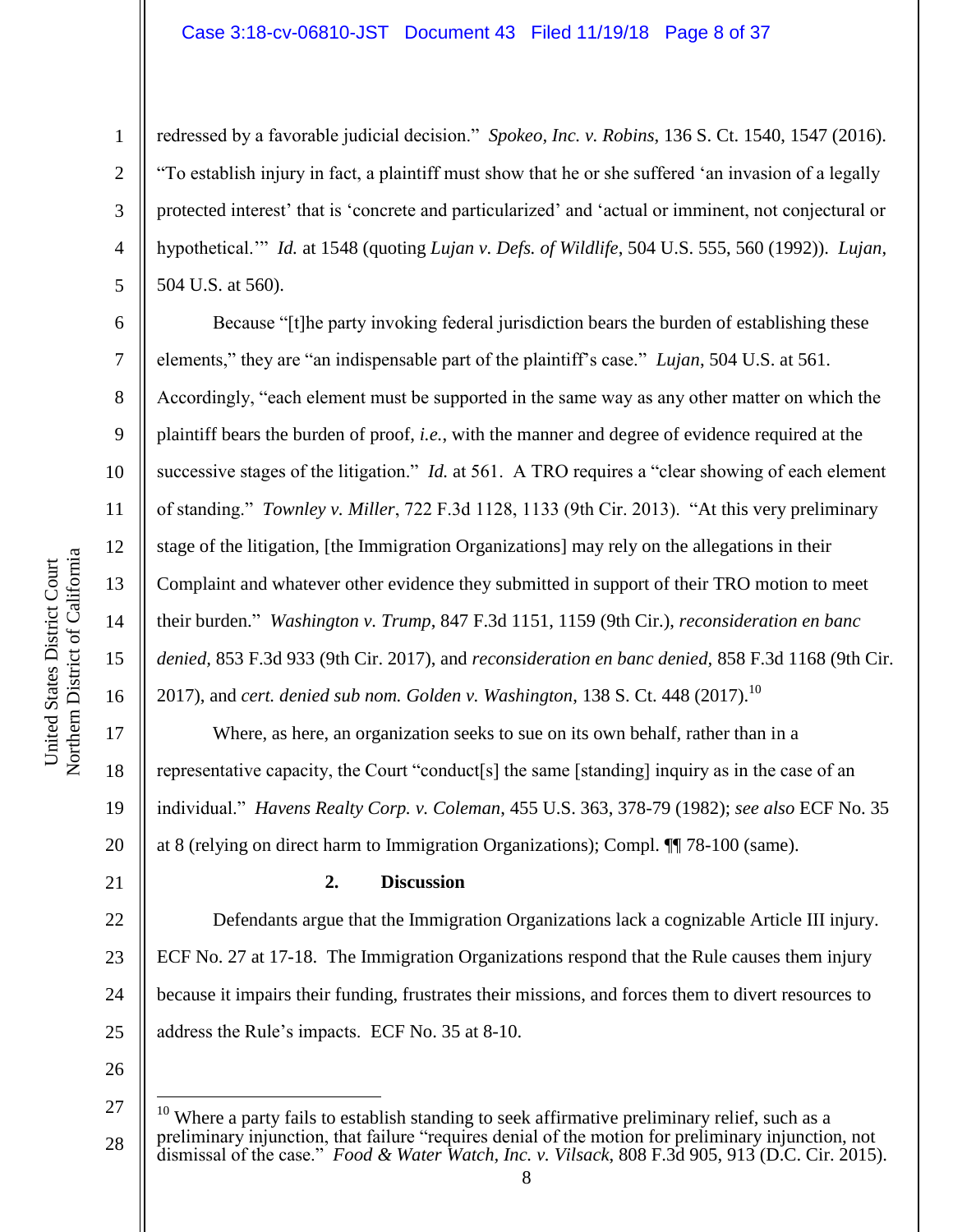#### Case 3:18-cv-06810-JST Document 43 Filed 11/19/18 Page 9 of 37

1

2

3

4

5

6

7

8

9

10

11

12

13

14

These asserted injuries are the types of injuries alleged in *Havens*, 455 U.S. at 379. *Havens* involved the challenge by an equal-housing organization called HOME under the Fair Housing Act, 42 U.S.C. § 3604, to a realtor's "racial steering" practices, i.e., providing false information to prospective renters based on race. *Id.* at 366, 388. HOME alleged, on its own behalf, that the realtor's practices had "frustrated its efforts to assist equal access to housing through counseling and other referral services" and that the organization had been forced to respond by "devot[ing] significant resources to identify and counteract the defendant's [sic] racially discriminatory steering practices." *Id.* at 379 (alteration in original) (citation omitted). The Supreme Court agreed that if the alleged violations had "perceptibly impaired HOME's ability to provide counseling and referral services for low-and moderate-income homeseekers, there can be no question that the organization has suffered injury in fact." *Id.* Further, the *Havens* Court explained, "[s]uch concrete and demonstrable injury to the organization's activities – with the consequent drain on the organization's resources – constitutes far more than simply a setback to the organization's abstract social interests." *Id.*

15 16 17 18 19 20 21 22 23 Following *Havens*, the Ninth Circuit has held that an organization may establish injury on its own behalf where "a challenged statute or policy frustrates the organization's goals and requires the organization 'to expend resources in representing clients they otherwise would spend in other ways.'" *Comite de Jornaleros de Redondo Beach v. City of Redondo Beach*, 657 F.3d 936, 943 (9th Cir. 2011) (en banc) (quoting *El Rescate Legal Servs., Inc. v. Exec. Office of Immigration Review*, 959 F.2d 742, 748 (9th Cir. 1991)). But it has warned that "an organization cannot, of course, manufacture the injury necessary to maintain a suit from its expenditure of resources on that very suit." *Fair Hous. of Marin v. Combs*, 285 F.3d 899, 903 (9th Cir. 2002) (citation omitted).

24 25 26 27 28 As a threshold matter, Defendants' arguments that *Havens* and its progeny apply with less force here are not persuasive. To the extent Defendants and IRLI suggest that these cases are limited to the FHA context, numerous Ninth Circuit cases demonstrate otherwise. *See, e.g.*, *Nat'l Council of La Raza v. Cegavske*, 800 F.3d 1032, 1035 (9th Cir. 2015) (lawsuit for violations of National Voter Registration Act); *Valle del Sol Inc. v. Whiting*, 732 F.3d 1006, 1018 (9th Cir.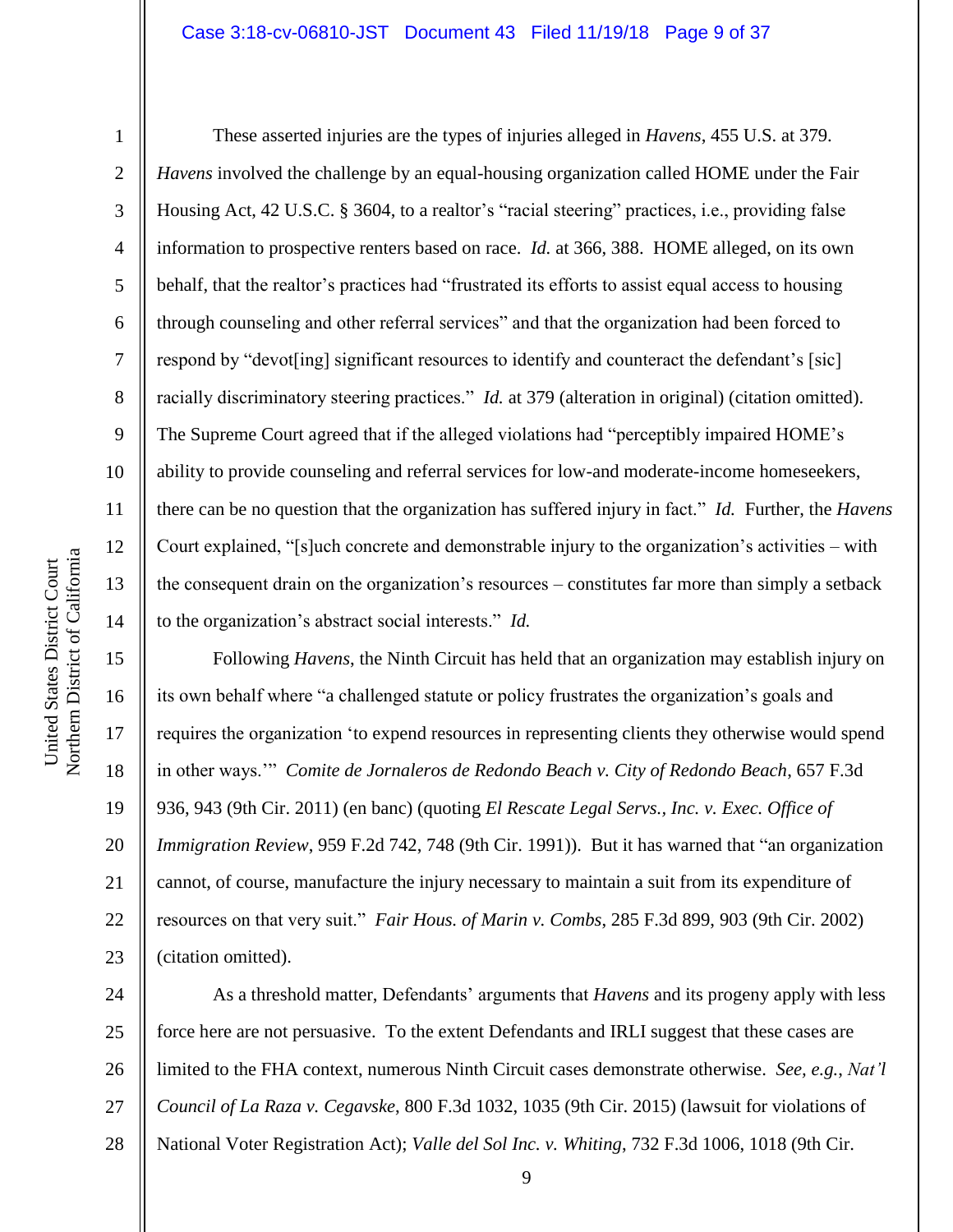1

2

3

4

5

6

7

8

9

10

11

12

13

14

15

United States District Court

United States District Court

16

17

18

19

2013) (preemption challenge to state law restricting transportation of illegal aliens); *City of Redondo Beach*, 657 F.3d at 940 (First Amendment challenge to city ordinance). Nor is *Havens*'s rule confined to cases where Congress confers a special "legally cognizable interest," such as truthful information, upon the organization. ECF No. 27 at 18; *see also* ECF No. 37 at 7. In *Valle de Sol*, for instance, plaintiffs argued that the state law was preempted by federal immigration law. 732 F.3d at 1012. There was no suggestion that the Supremacy Clause or the immigration statutes gave plaintiffs a right to operate aid programs. *Cf. id.* at 1018.

As IRLI notes, some individual appellate judges have criticized certain applications of the *Havens* test as impermissibly diluting the standing inquiry. *See* ECF No. 37 at 6 (citing *People for the Ethical Treatment of Animals v. U.S. Dep't of Agric. ("PETA")*, 797 F.3d 1087, 1099 (D.C. Cir. 2015) (Millett, J., dubitante); *Animal Legal Def. Fund v. U.S. Dep't of Agric.*, 632 F. App'x 905, 908 (9th Cir. 2015) (Chabria, J., concurring)); *see also Fair Hous. Council of San Fernando Valley v. Roommate.com, LLC*, 666 F.3d 1216, 1224 (9th Cir. 2012) (Ikuta, J., dissenting). As an initial matter, the Court is "bound to follow binding Ninth Circuit precedent unless the U.S. Supreme Court or the Ninth Circuit en banc reverses course," *Siegal v. Gamble*, No. 13-CV-03570-RS, 2016 WL 1085787, at \*9 n.2 (N.D. Cal. Mar. 21, 2016); *see also Miller v. Gammie*, 335 F.3d 889, 893 (9th Cir. 2003) (en banc), so it cannot rest its ruling on expressions of doubt or disagreement by individual panel members. Regardless, the Court concludes the concerns raised by those judges are not present here.

20 21 22 23 24 25 26 27 28 Primarily, those judges have expressed concern that the application of *Havens* "has drifted away from the requirement that an organization actually suffer an injury." *Fair Hous. Council*, 666 F.3d at 1225 (Ikuta, J., dissenting); *see also PETA*, 797 F.3d at 1101 (Millet, J., dubitante) (explaining that the defendant agency had not "torn down, undone, devalued or otherwise countermanded the organization's own activities," but rather had failed "to facilitate or subsidize through governmental enforcement the organization's vindication of its own interests"). Judge Ikuta, for instance, criticized prior cases finding that "an organization with a social interest in advancing enforcement of a law was injured when the organization spent money enforcing that law," reasoning that this was in fact the mission of the organization. *Fair Hous. Council*, 666 F.3d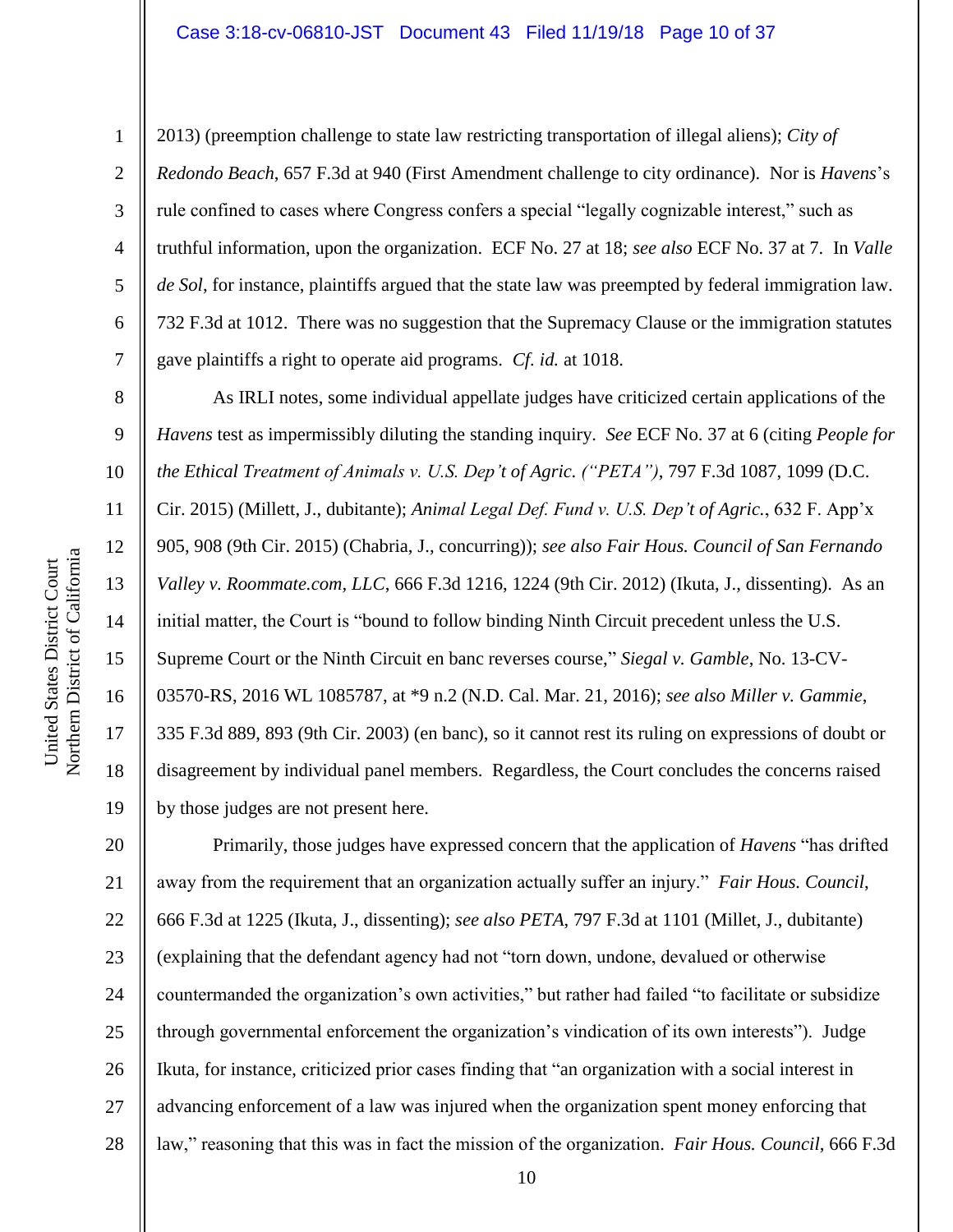at 1226. Nonetheless, Judge Ikuta agreed that the Ninth Circuit has "correctly recognized that organizations have standing to sue on their own behalf when a defendant's actions impair the organization's ability to function as an organization," such as by impairing its "interest in recruiting members, obtaining funding, or collecting dues." *Id.* at 1224-25. In her view, *Havens* represented an equally cognizable form of impairment, where an organization's "purpose is to provide a specified type of service and a defendant's actions hinder the organization from providing that core service." *Id.* at 1225.

The Court distills two warnings from these critiques. First, there are doubts whether the frustration of an organization's mission is a concrete harm unless "a defendant's actions impair the organization's ability to function as an organization" by inhibiting the organization's acquisition of resources – such as members or funding – or by "hinder[ing] the organization from providing [its] core service." *Id.* at 1225; *see also Animal Legal Defense Fund*, 632 F. App'x at 909 (Chabria, J., concurring) (suggesting that Ninth Circuit precedent should be read "to require the organization to show that it was 'forced' to divert resources to avoid or counteract an *injury to its own ability to function*" (emphasis added) (quoting *City of Redondo Beach*, 657 F.3d at 943)). Second, there are similar concerns that the organization's diversion of resources must be to efforts that are outside of the organization's "core" services, rather than redirecting from one core organizational priority to another. *Fair Hous. Council*, 666 F.3d at 1225.

19 20 21 22 23 24 25 26 27 28 Here, the Immigration Organizations have demonstrated the requisite organizational injury. First, their mission has been frustrated in numerous cognizable ways. The record reveals that the government has an established policy of limiting the number of people who may present asylum claims at ports of entry – called "metering" – and that this policy currently results in lengthy delays, some eclipsing six weeks. *See, e.g.*, ECF No. 8-4 ¶¶ 32-34; ECF No. 19-1 at 6-10; No. 35- 3 at 17-28; ECF No. 35-4 ¶¶ 5-9; ECF No. 35-5 ¶¶ 5-7. Under this practice, border officials at official ports of entry turn away asylum seekers and other migrants and force them to return at a later date. ECF No. 35-3 at 17 (quoting DHS Secretary Kirstjen Nielsen). The record further establishes that unaccompanied children seeking asylum, who are among the Immigration Organizations' clients, are entirely barred from presenting their claims at a port of entry. *See* ECF

1

2

3

4

5

6

7

8

9

10

11

12

13

14

15

16

17

18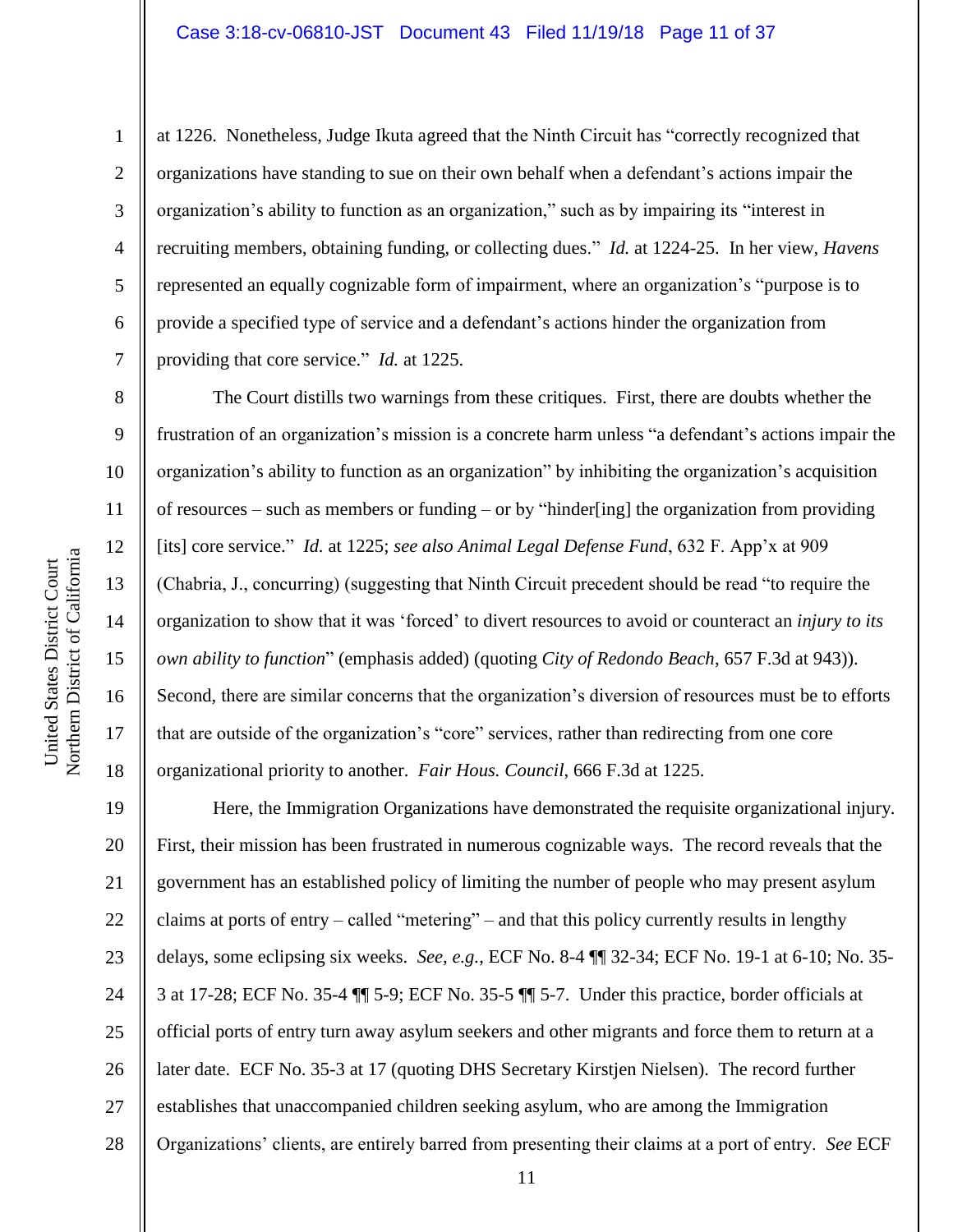No. 35-8 ¶¶ 4, 10, 13. Because of the Rule, the Organizations' clients with potentially meritorious asylum claims are significantly delayed or wholly unable to pursue those claims, which are the Organizations' core service. The inability of an organization's constituency to gain access to or participate in the organization's core services is a well-recognized impairment of an organization's ability to function. The en banc Ninth Circuit recognized such an injury to day-laborer organizing entities in *City of Redondo Beach*, where a local ordinance prohibiting public solicitation of employment prevented day laborers from making their availability known and discouraged potential employers from hiring them. 657 F.3d at 943.

Moreover, the Immigration Organizations' funding is directly tied to their ability to pursue affirmative asylum claims on a per-case basis. *See* ECF No. 8-3 ¶ 7; ECF No. 8-4 ¶ 11; ECF No. 8-7 ¶¶ 15-16. The Rule's impairment of the Organizations' ability to pursue asylum cases therefore impairs their functioning by jeopardizing their funding, an independently sufficient injury. *See Constr. Indus. Ass'n of Sonoma Cty. v. City of Petaluma*, 522 F.2d 897, 903 (9th Cir. 1975) (holding that a construction association suffered cognizable injury from a "restriction on building" where its members "contribute[d] dues to the Association in a sum proportionate to the amount of business the builders d[id] in the area").

17 18 19 20 21 22 23 24 Second, the Immigration Organizations have been forced to respond by diverting resources to efforts that exceed the scope of their core services. Plaintiff Al Otro Lado, for instance, has expended significant staff resources to accompany its minor clients full-time in order to safeguard them from various dangers in border towns. ECF No. 35-8 ¶¶ 14-16; *see also* ECF No. 8-4 ¶¶ 38- 40; ECF No. 35-3 ¶ 5. This is sufficient to satisfy *Havens*. *See City of Redondo Beach*, 657 F.3d at 943 (finding sufficient diversion of "time and resources spent in assisting day laborers during their arrests and meeting with workers about the status of the ordinance would have otherwise been expended toward [the organization's] core organizing activities").<sup>11</sup> Moreover, to the extent

25

 $\overline{a}$ 

26 27  $11$  Because the Court concludes that the expenditure of resources on non-legal services to protect clients is sufficiently outside of Al Otro Lado's core services, it need not reach the question whether the reallocation of resources from asylum claims to other forms of immigration relief or

28 retraining its personnel falls outside of the Immigration Organizations' core services. *But see Valle de Sol*, 732 F.3d at 1018 (relying on diversion of "staff and resources to educating [organization's] members about the [challenged] law").

1

2

3

4

5

6

7

8

9

10

11

12

13

14

15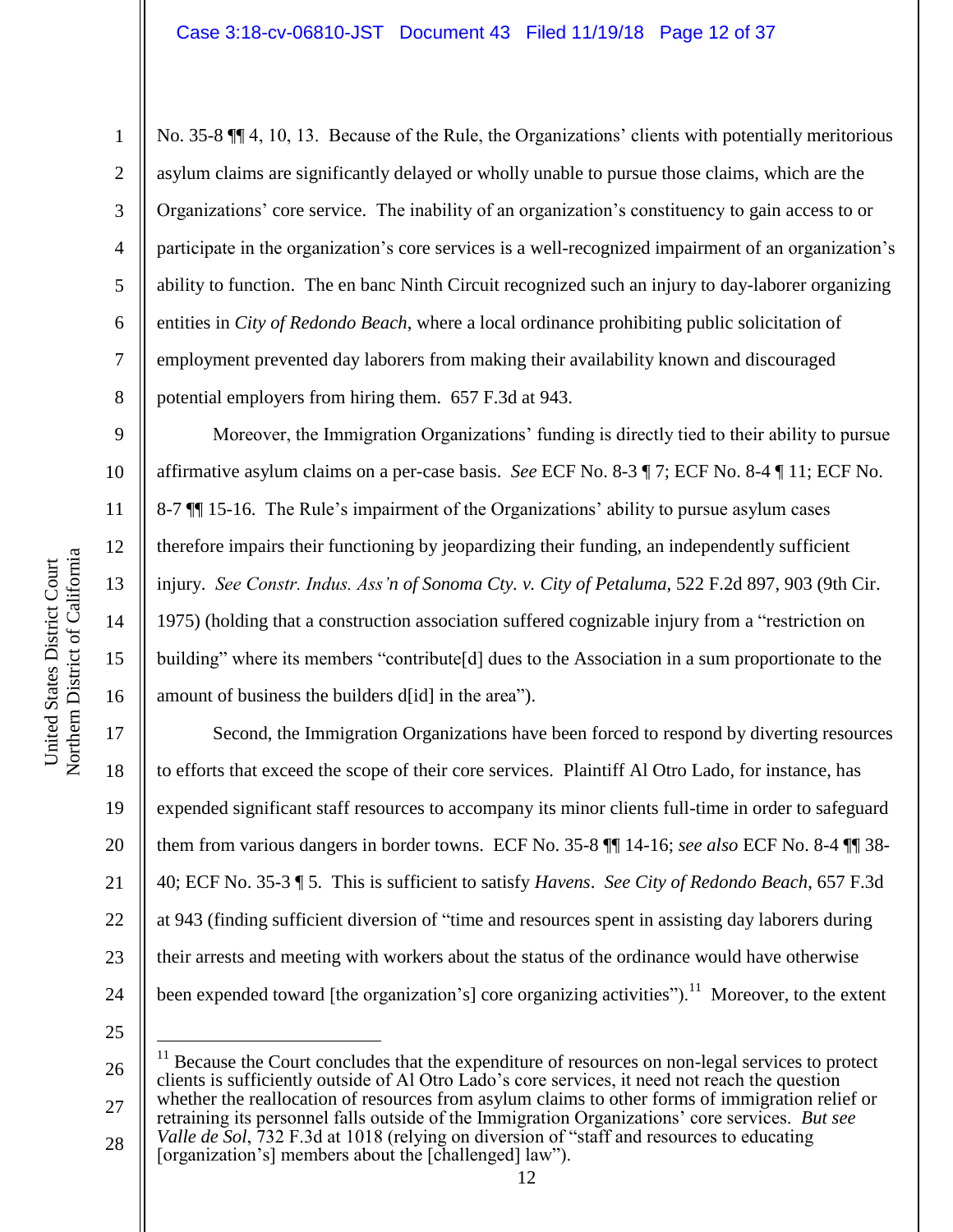that the Immigration Organizations will simply have fewer resources because of a loss of funding, an additional showing of diversion is unnecessary. *See City of Petaluma*, 522 F.2d at 903.

Defendants' remaining standing argument appears to be that Plaintiffs' harms are "selfinflicted" or "speculative." ECF No. 27 at 17. As to the self-inflicted point, *Havens* and similar cases recognize that the diversion of resources to avoid injury to the organization's interests is not truly voluntary for the purposes of injury. Further, *Clapper v. Amnesty International USA*, 568 U.S. 398 (2013), does not support Defendants' position. There, the Supreme Court rejected as inadequate for Article III plaintiffs' "highly speculative fear" that the government would (1) ever seek to intercept communications from plaintiffs' foreign clients, (2) do so based on the type of surveillance challenged; (3) have its request authorized by a court; (4) successfully obtain communications; and (5) obtain specific communications that involved plaintiffs. *Id.* at 410. Because this fear of intercepted communications was too speculative, plaintiffs' use of resources to take precautions against that surveillance was likewise not cognizable. *Id.* at 416 ("In other words, respondents cannot manufacture standing merely by inflicting harm on themselves based on their fears of hypothetical future harm that is not certainly impending."). Here, the Immigration Organizations' fears have already materialized because, as described above, their function is currently impaired by the Rule. Moreover, given the demonstrated obstacles to pursuing asylum cases under the current regime, the Court also finds that the Immigration Organizations' loss of per-case funding is certainly impending.

20 21 22 Accordingly, the Court concludes that the Immigration Organizations have made a clear showing of a cognizable injury. Though not challenged by Defendants, the Court further finds that these injuries are fairly traceable to the Rule and likely to be redressed by the relief sought.

23

# **B. Third-Party Standing**

24 25 26 The Immigration Organizations further argue that they have third-party standing to assert the legal rights of their clients "who are seeking to enter the country to apply for asylum but are being blocked by the new asylum ban." ECF No. 35 at 13.

27 28

# **1. Legal Standard**

The default rule is that "a litigant must assert his or her own legal rights and interests, and

Northern District of California Northern District of California United States District Court United States District Court

1

2

3

4

5

6

7

8

9

10

11

12

13

14

15

16

17

18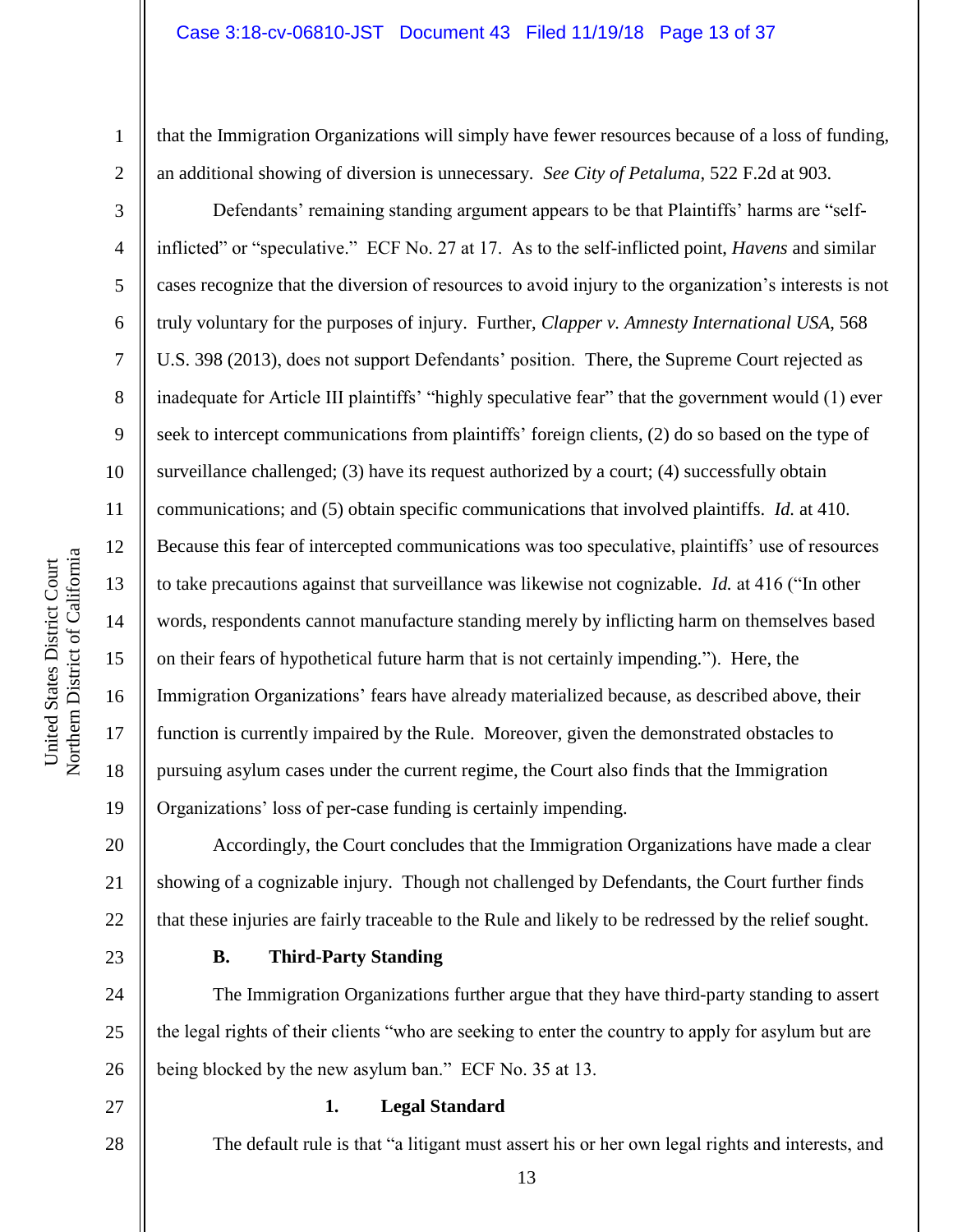cannot rest a claim to relief on the legal rights or interests of third parties." *Powers v. Ohio*, 499 U.S. 400, 410 (1991). In order to depart from that rule and assert a third party's right: (1) "[t]he litigant must have suffered an 'injury in fact'"; (2) "the litigant must have a close relationship to the third party"; and (3) "there must exist some hindrance to the third party's ability to protect his or her own interests." *Id.* at 410-11 (citation omitted).

#### 6

1

2

3

4

5

7

8

9

10

11

12

13

14

15

16

17

18

#### **2. Discussion**

The Court concludes that the Immigration Organizations have third-party standing to assert their clients' interests.

First, as discussed above, the Organizations have adequately demonstrated an injury in fact.

Second, the Organizations' attorney-client relationship is "one of special consequence," which the Supreme Court has recognized as sufficient to support third-party standing. *Caplin & Drysdale, Chartered v. United States*, 491 U.S. 617, 624 n.3 (1989); *see also U.S. Dep't of Labor v. Triplett*, 494 U.S. 715, 720 (1990) ("A restriction upon the fees a lawyer may charge that deprives the lawyer's prospective client of a due process right to obtain legal representation falls squarely within this principle."). Moreover, the Organizations rely on an "existing attorney-client relationship," rather than a "hypothetical" one with "as yet unascertained" clients. *Kowalski v. Tesmer*, 543 U.S. 125, 131 (2004).

19 20 21 22 23 24 25 26 27 28 Finally, the Court has little difficulty finding a "genuine obstacle" to the Organizations' clients asserting their own rights. *See Singleton v. Wulff*, 428 U.S. 106, 116 (1976) ("If there is some genuine obstacle to such assertion, however, the third party's absence from court loses its tendency to suggest that his right is not truly at stake, or truly important to him, and the party who is in court becomes by default the right's best available proponent."). As discussed above, the record is replete with reports of the government preventing asylum-seekers from presenting themselves at ports of entry to begin the asylum process, including DHS Secretary Nielsen's own statement confirming that this is the government's official practice. *See, e.g.*, ECF No. 35-3 at 17- 28. In addition to these delays, Plaintiff Al Otro Lado submitted a declaration stating that its unaccompanied minor clients are categorically barred from applying at ports of entry. ECF No.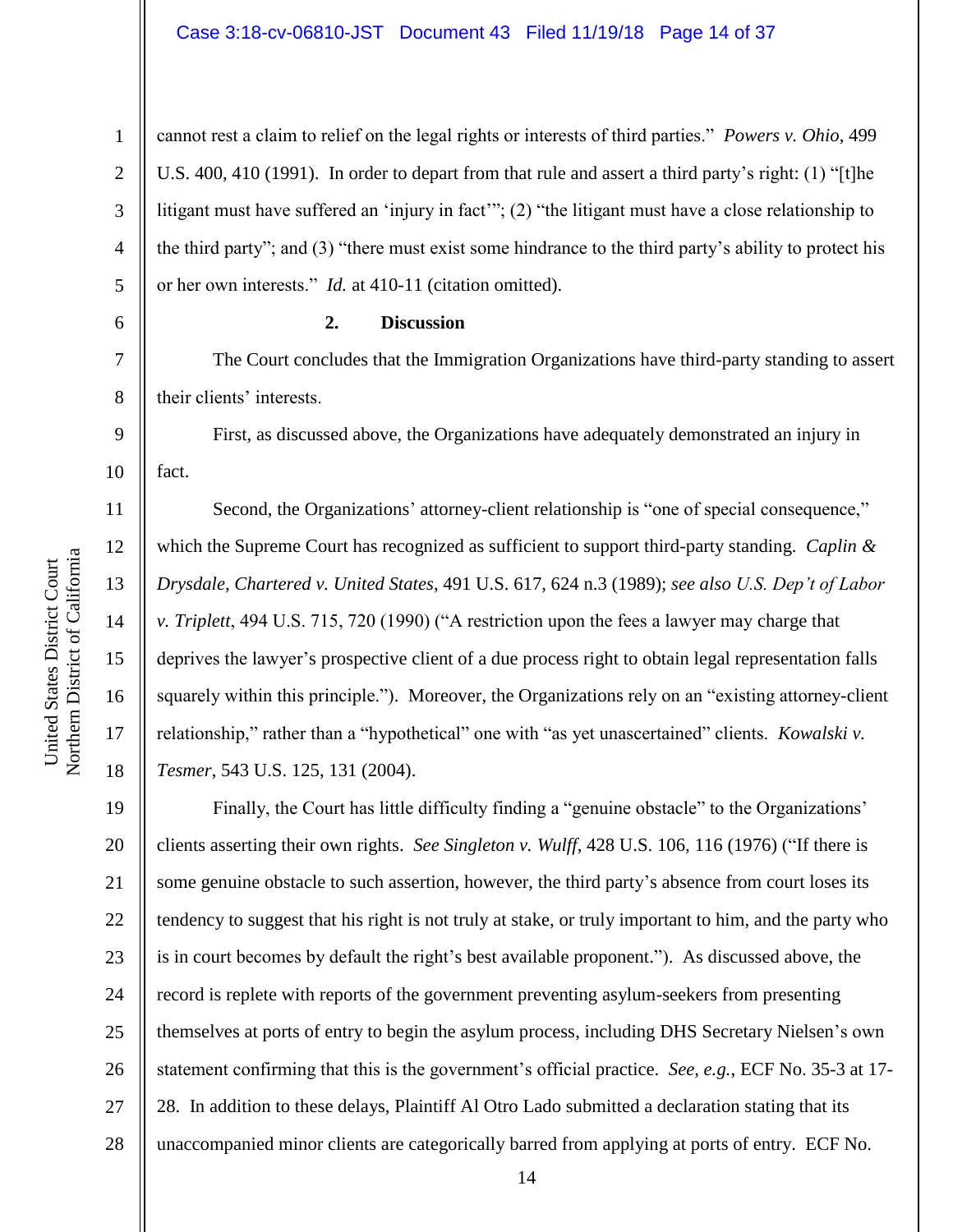¶¶ 4-5, 10. Nor do the Organizations' clients have other avenues for review. At the hearing, the Organizations asserted, and Defendants did not dispute, that asylum seekers whose applications were denied on the basis of the Rule would be unable to litigate the lawfulness of the Rule in their immigration proceedings or otherwise. $12$ 

*Powers* explains that a court must consider whether third parties will be able to vindicate their rights "[a]s a practical matter." 499 U.S. at 414. *Powers* involved a facially available remedy, as a juror excluded for racial reasons *could* bring such a suit but would often lack the incentive to do so or overcome certain difficulties of proof. *Id.* Where, as here, the practical difficulties involve the ability, rather than incentive to assert rights, the obstacle is even greater. Moreover, the Court must consider the time-sensitive nature of the claims. *See Singleton*, 428 U.S. at 117. Asylum seekers' claims naturally carry with them some urgency, which is only compounded by the dangerous conditions in border towns. *See* ECF No. 35-8 ¶¶ 14-15. If the Immigration Organizations are not permitted to raise their clients' rights, their clients may never have the chance to do so. *See* ECF No. 8-4 ¶¶ 38-39 (noting record-high murder rate in border town and past instances where "[a]sylum seekers turned back from a port of entry have been kidnapped and held for ransom by cartel members waiting outside").

The Court therefore concludes that the Immigration Organizations have standing to assert their clients' rights.

19

1

2

3

4

5

6

7

8

9

10

11

12

13

14

15

16

17

18

20

21

22

28

# **C. Statutory Standing/Zone of Interests**

Defendants also argue that Immigration Organizations do not come within the "zone of interests" of the statutes on which their claims are based. ECF No. 27 at 18-20.

## **1. Legal Standard**

23 24 25 26 27 The zone-of-interests test requires a court "to determine, using traditional tools of statutory interpretation, whether a legislatively conferred cause of action encompasses a particular plaintiff's claim." *Lexmark Int'l, Inc. v. Static Control Components, Inc.*, 572 U.S. 118, 127 (2014). A court "presume[s] that a statute ordinarily provides a cause of action 'only to plaintiffs  $\overline{a}$ 

<sup>&</sup>lt;sup>12</sup> The Court reaches no independent conclusion on this point but accepts the parties' assertion for purposes of this motion.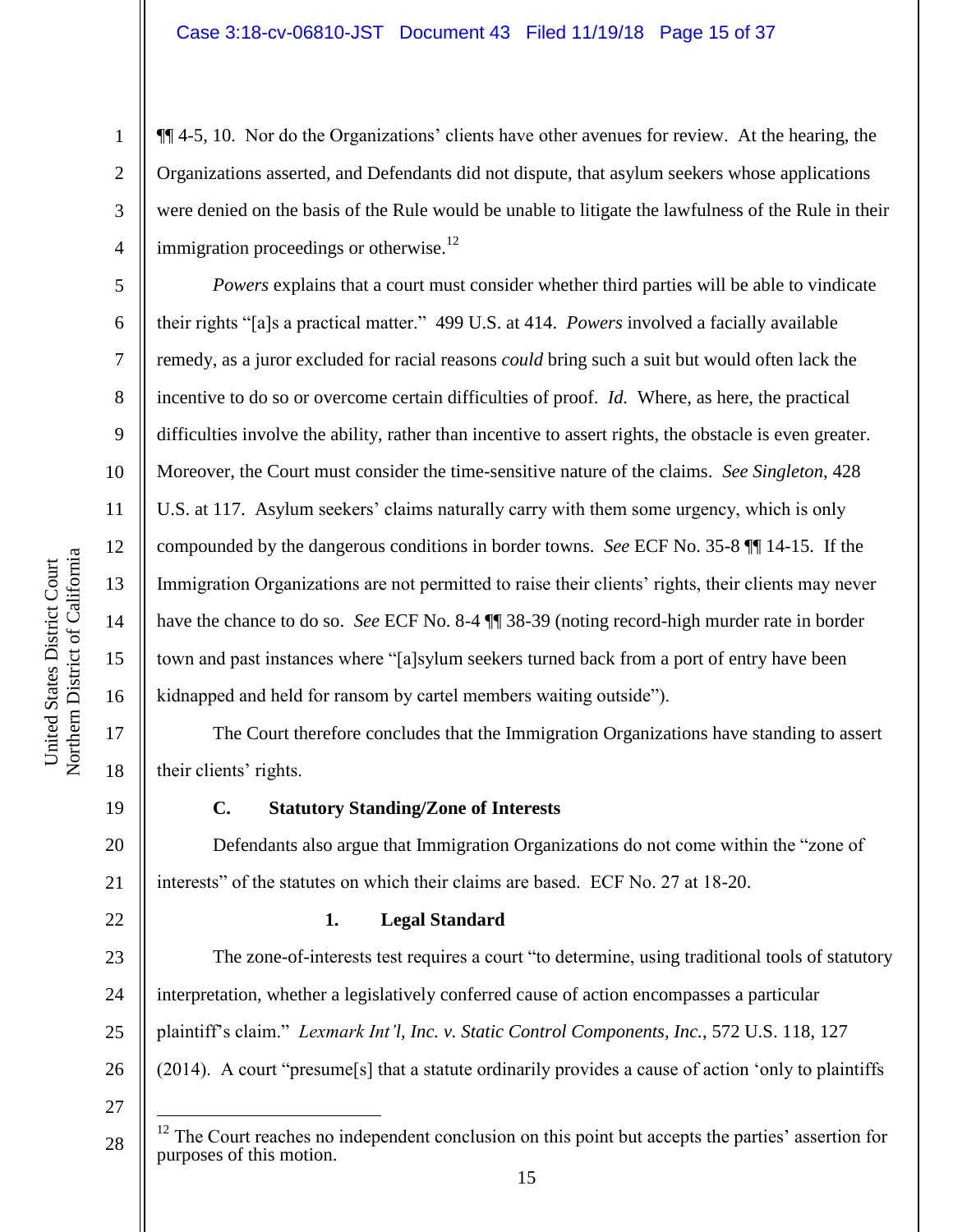2 3

4

5

6

7

8

9

10

11

12

13

14

15

16

17

18

19

20

1

whose interests fall within the zone of interests protected by the law invoked." *Bank of Am. Corp. v. City of Miami*, 137 S. Ct. 1296, 1302 (2017) (quoting *Lexmark*, 572 U.S. at 129).

Here, the Immigration Organizations allege claims under the APA. *See* Compl. ¶¶ 101, 106, 108-109. The APA provides a cause of action to "[a] person suffering legal wrong because of agency action, or adversely affected or aggrieved by agency action within the meaning of a relevant statute." 5 U.S.C. § 702. The relevant zone of interests is not that of the APA itself, but the underlying statute. *See Havasupai Tribe v. Provencio*, 906 F.3d 1155, 1166 (9th Cir. 2018).

"[I]n the APA context, . . . the test is not 'especially demanding.'" *Lexmark*, 572 U.S. at 130 (quoting *Match-E-Be-Nash-She-Wish Band of Pottawatomi Indians v. Patchak*, 567 U.S. 209, 225 (2012)). Rather, the Supreme Court has "conspicuously included the word 'arguably' in the test to indicate that the benefit of any doubt goes to the plaintiff," and has explained that it "forecloses suit only when a plaintiff's 'interests are so marginally related to or inconsistent with the purposes implicit in the statute that it cannot reasonably be assumed that' Congress authorized that plaintiff to sue." *Id.* (quoting *Match-E-Be-Nash-She-Wish Band*, 567 U.S. at 225)). But "what comes within the zone of interests of a statute for purposes of obtaining judicial review of administrative action under the 'generous review provisions' of the APA may not do so for other purposes." *Bennett v. Spear*, 520 U.S. 154, 163 (1997) (citation omitted). The Court must answer this question "not by reference to the overall purpose of the Act in question," but by interpreting "the statutory provision whose violation forms the legal basis for [the] complaint." *Id.* at 175-76 (emphasis and citation omitted).

21

## **2. Discussion**

22 23 24 Litigants with third-party standing may satisfy the zone-of-interests inquiry by reference to the third parties' rights. *See FAIC Secs., Inc. v. United States*, 768 F.2d 352, 357-58 (D.C. Cir. 1985) (Scalia, J.).

25 26 27 28 Because the Immigration Organizations are asserting the rights of their clients as potential asylum seekers, they easily satisfy the APA's lenient zone-of-interests inquiry. *See Match-E-Be-Nash-She-Wish Band*, 567 U.S. at 225; *Patel v. U.S. Citizenship & Immigration Servs.*, 732 F.3d 633, 636 (6th Cir. 2013) ("Given that § 1153(b)(3) expressly provides for issuance of employment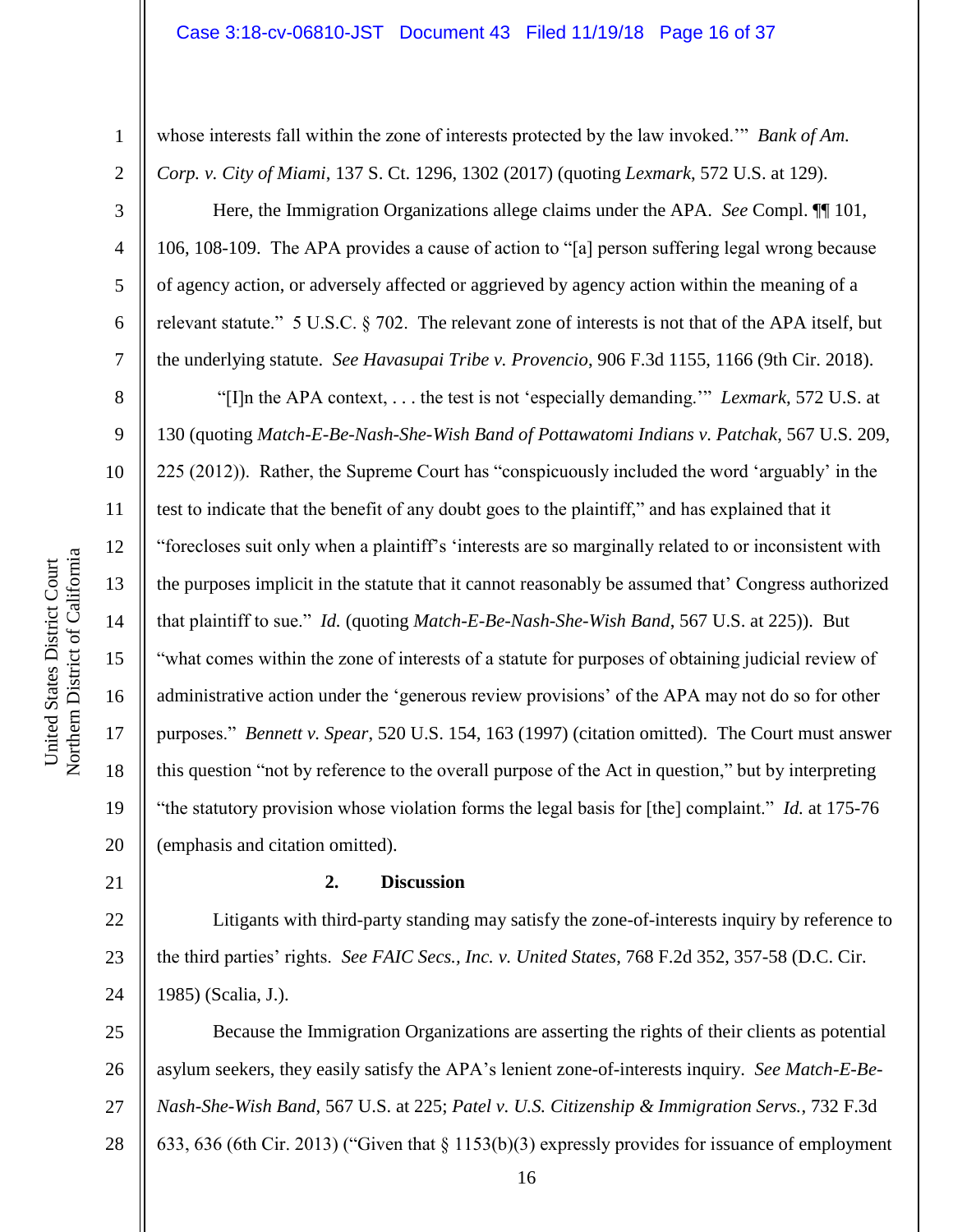visas directly to qualified aliens, it is arguable, to say the least, that a qualified alien who wants an employment visa is within that provision's zone of interests."); *Doe v. Trump*, 288 F. Supp. 3d 1045, 1068 (W.D. Wash. 2017) (finding that because "[m]aking provisions for the resettlement and absorption of refugees into the United States is the core mission of" plaintiff social service organizations, those "organizations' interests in effectuating refugee resettlement and absorption falls within the zone of interest protected by the INA and the Refugee Act of 1980").

# **IV. MOTION FOR TEMPORARY RESTRAINING ORDER**

# **A. Legal Standard**

The Court applies a familiar four-factor test on both a motion for a temporary restraining order and a motion for a preliminary injunction. *See Stuhlbarg Int'l Sales Co. v. John D. Brush & Co.*, 240 F.3d 832, 839 n. 7 (9th Cir. 2001). A plaintiff seeking either remedy "must establish that he is likely to succeed on the merits, that he is likely to suffer irreparable harm in the absence of preliminary relief, that the balance of equities tips in his favor, and that an injunction is in the public interest." *Am. Trucking Ass'ns, Inc. v. City of Los Angeles*, 559 F.3d 1046, 1052 (9th Cir. 2009) (quoting *Winter v. Nat. Res. Def. Council*, 555 U.S. 7, 20 (2008)). Injunctive relief is "an extraordinary remedy that may only be awarded upon a clear showing that the plaintiff is entitled to such relief." *Winter*, 555 U.S. at 22.

18 19 20 21 22 23 24 To grant preliminary injunctive relief, a court must find that "a certain threshold showing [has been] made on each factor." *Leiva-Perez v. Holder*, 640 F.3d 962, 966 (9th Cir. 2011) (per curiam). Assuming that this threshold has been met, "'serious questions going to the merits' and a balance of hardships that tips sharply towards the plaintiff can support issuance of a preliminary injunction, so long as the plaintiff also shows that there is a likelihood of irreparable injury and that the injunction is in the public interest." *Alliance for the Wild Rockies v. Cottrell*, 632 F.3d 1127, 1135 (9th Cir. 2011).

25

#### **B. Likelihood of Success on the Merits**

26 27 28 As an initial matter, the parties agree that the Proclamation does not render any alien ineligible for asylum. ECF No. 27 at 31; ECF No. 35 at 18. On that understanding, the Immigration Organizations have clarified that they do not challenge the Proclamation as exceeding

1

2

3

4

5

6

7

8

9

10

11

12

13

14

15

16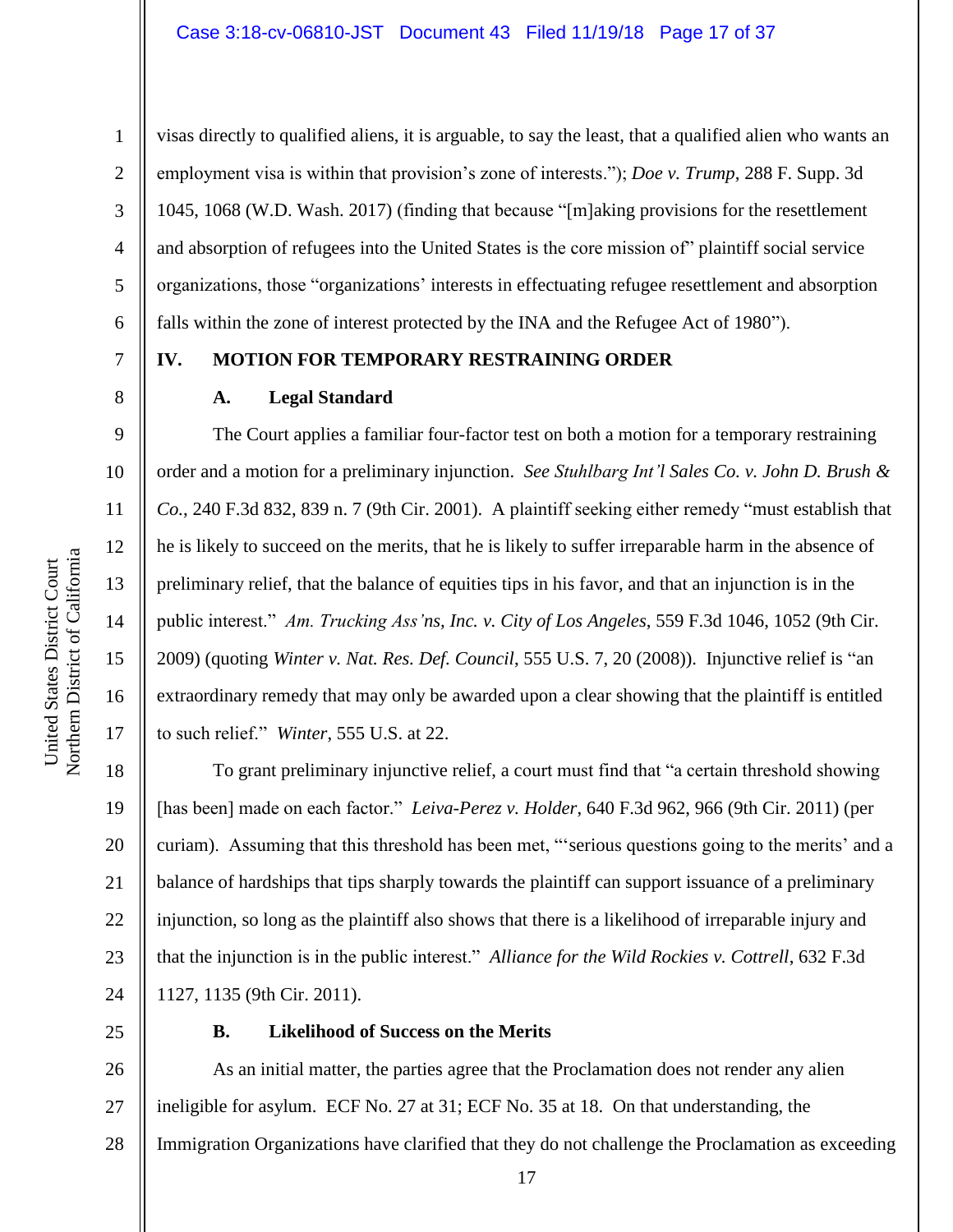the President's authority under 8 U.S.C. § 1182(f). ECF No. 35 at 18-19. This case therefore does not present the question whether 8 U.S.C. § 1182(f) authorizes the President to directly limit asylum eligibility by proclamation.

# **1. Validity of the Rule**

The Immigration Organizations' claim that the Rule is inconsistent with the statute presents a straightforward question of statutory interpretation.<sup>13</sup> Does Congress's grant of rulemaking authority in 8 U.S.C. § 1158(b)(2)(C) permit the Attorney General to adopt a categorical bar to asylum *eligibility* based on a characteristic that Congress specified does not impact an alien's ability to *apply* for asylum?

10

11

12

1

2

3

4

5

6

7

8

9

#### **a. Legal Standard**

Where a plaintiff alleges that, as a result of an erroneous legal interpretation, the agency's action was "not in accordance with the law," 5 U.S.C.  $\S$  706(2)(A), or "in excess of statutory jurisdiction, authority, or limitations, or short of statutory right," *id.* § 706(2)(C), courts apply the framework for review first established in *Chevron, U.S.A., Inc. v. Nat. Res. Def. Council, Inc.*, 467 U.S. 837 (1984). *See Nw. Envtl. Advocates v. U.S. E.P.A.*, 537 F.3d 1006, 1014 (9th Cir. 2008).

18 19 20 21 22 23 24 Under *Chevron*, the Court considers "whether Congress has directly spoken to the precise question at issue. If the intent of Congress is clear, that is the end of the matter." *Campos-Hernandez v. Sessions*, 889 F.3d 564, 568 (9th Cir. 2018) (quoting *Chevron*, 467 U.S. at 842). In other words, the Court asks "whether, 'applying the normal tools of statutory construction,' the statute is ambiguous." *Sung Kil Jang v. Lynch*, 812 F.3d 1187, 1190 (9th Cir. 2015) (quoting *INS v. St. Cyr*, 533 U.S. 289, 321 n.4 (2001)). Second, "if the statute is silent or ambiguous with respect to the specific issue, the question for the court is whether the agency's answer is based on a permissible construction of the statute." *Campos-Hernandez*, 889 F.3d at 568 (quoting *Chevron*, 467 U.S. at 843).<sup>14</sup>

25

 $\overline{a}$ 

26

27 28 <sup>14</sup> The *Chevron* framework applies here because (1) "it appears that Congress delegated authority to the agency generally to make rules carrying the force of law," and (2) "the agency interpretation claiming deference was promulgated in the exercise of that authority." *Marmolejo-Campos v. Holder*, 558 F.3d 903, 908 (9th Cir. 2009) (en banc) (quoting *United States v. Mead Corp.*, 533

 $13$  At the hearing, the parties agreed that resolution of this question is entirely separate from the validity or sufficiency of the justifications for the Rule.<br><sup>14</sup> The *Chavron* from  $\frac{1}{2}$ .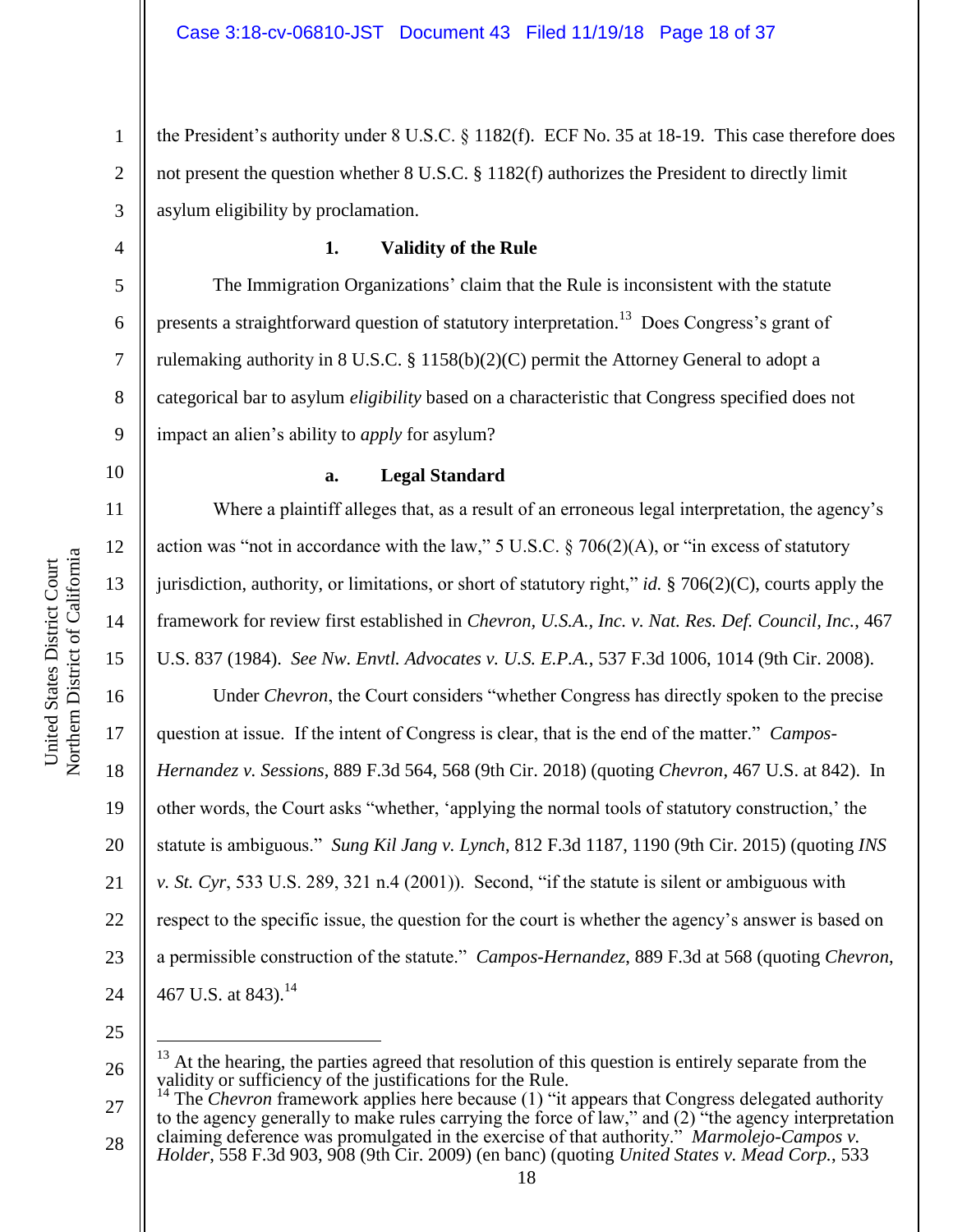10

11

12

13

14

15

16

17

18

19

20

21

22

23

24

25

26

1

#### **b. Discussion**

"The first and most important canon of statutory construction is the presumption 'that a legislature says in a statute what it means and means in a statute what it says there.'" *In re Pangang Grp. Co., LTD.*, 901 F.3d 1046, 1056 (9th Cir. 2018) (quoting *Conn. Nat. Bank v. Germain*, 503 U.S. 249, 253 (1992)). A court "must read the words in their context and with a view to their place in the overall statutory scheme." *King v. Burwell*, 135 S. Ct. 2480, 2489 (2015) (citation omitted).

In 1996, Congress passed the Illegal Immigration Reform and Immigrant Responsibility Act of 1996 ("IIRIRA"), Pub. L. No. 104-208, 110 Stat. 3009-546, which "abolished the distinction between exclusion and deportation procedures and created a uniform proceeding known as 'removal.'" *Vartelas v. Holder*, 566 U.S. 257, 262 (2012). "Congress made 'admission' the key word, and defined admission to mean 'the lawful entry of the alien into the United States after inspection and authorization by an immigration officer.'" *Id.* (quoting 8 U.S.C.  $§ 1101(a)(13)(A)$ . As part of IIRIRA, Congress provided that "[a]n alien present in the United States without being admitted or paroled, or who *arrives in the United States at any time or place other than as designated by the Attorney General, is inadmissible.*" 8 U.S.C. § 1182(6)(A)(i) (emphasis added). Aliens who enter illegally are therefore inadmissible under IIRIRA. *See id.*

However, separately from the question of admissibility, Congress has clearly commanded that immigrants be eligible for asylum regardless of where they enter. Prior to IIRIRA, asylum was potentially available to "an alien physically present in the United States or at a land border or port of entry, irrespective of such alien's status." 8 U.S.C. § 1158(a) (1980). In IIRIRA, Congress amended § 1158(a) to provide that "[a]ny alien who is physically present in the United States or who arrives in the United States (*whether or not at a designated port of arrival* and including an alien who is brought to the United States after having been interdicted in international or United States waters), irrespective of such alien's status, may apply for asylum in accordance" with § 1158 and § 1225(b). 8 U.S.C. § 1158(a) (emphasis added).<sup>15</sup> In short, Congress's amendment to

1

28

U.S. 218, 226-27 (2001)). The Court notes, however, that Defendants do not claim that the Rule is entitled to *Chevron* deference.

Congress also amended 8 U.S.C. § 1225(a)(1) in substantially the same manner, providing that

<sup>27</sup>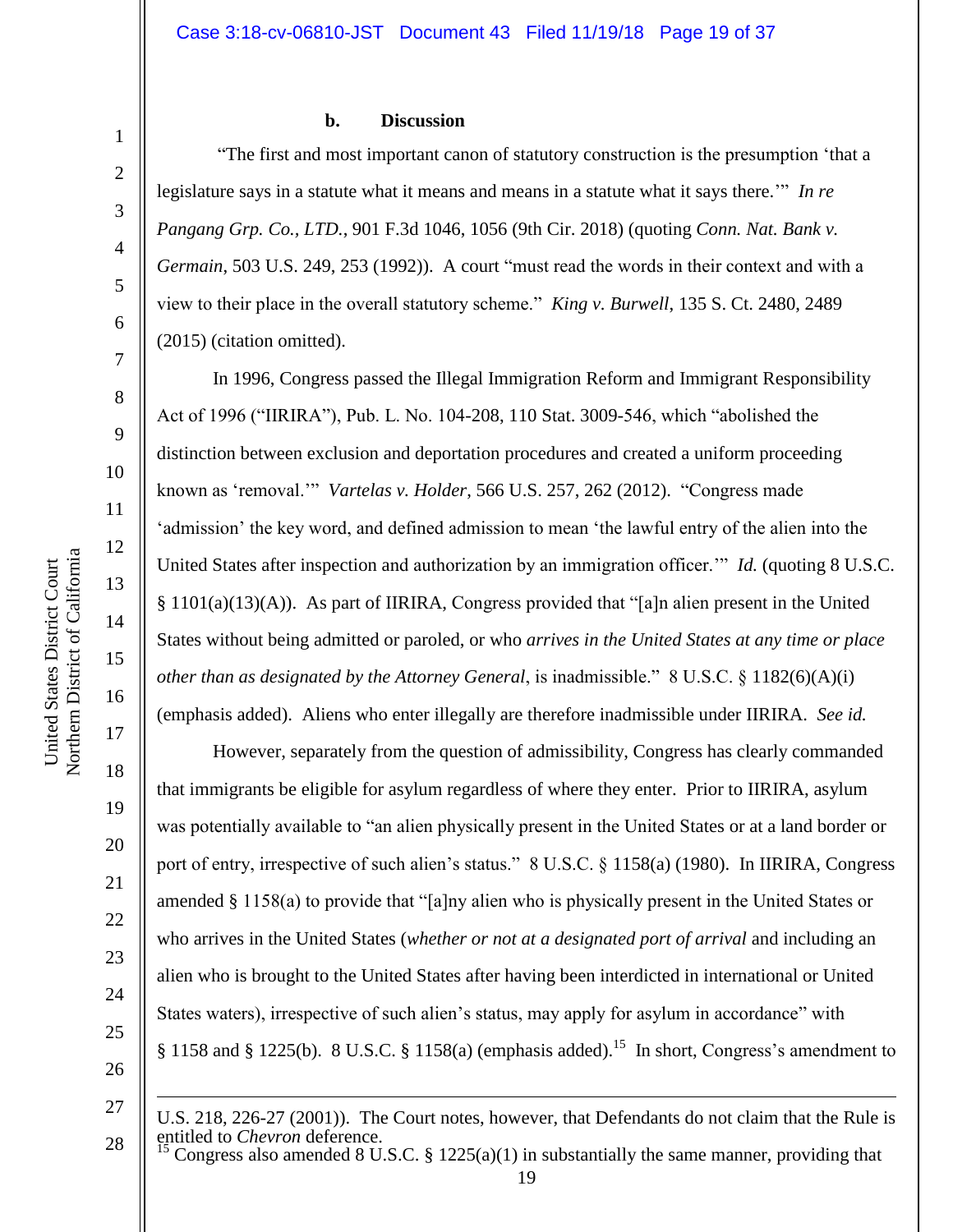§ 1158(a) specifically captured within its scope all aliens who violated § 1182(6)(A)(i). Congress provided that this violation would render those aliens inadmissible but would have no effect on their ability to apply for asylum.

4 5 6 7 8 9 10 11 12 13 14 15 16 17 Congress's determination that place of entry not be disqualifying to an application for asylum is consistent with the treaty obligations underlying § 1158's asylum provisions. Congress enacted the Refugee Act of 1980, including 8 U.S.C. § 1158, "to bring United States refugee law into conformance with the 1967 United Nations Protocol Relating to the Status of Refugees, 19 U.S.T. 6223, T.I.A.S. No. 6577, to which the United States acceded in 1968." *I.N.S. v. Cardoza-Fonseca*, 480 U.S. 421, 436-37 (1987). "The Protocol incorporates the substantive provisions of Articles 2 through 34 of the United Nations Convention Relating to the Status of Refugees (the Convention), July 5, 1951, 189 U.N.T.S. 150." *Delgado v. Holder*, 648 F.3d 1095, 1100 (9th Cir. 2011) (en banc). Because the Protocol is not "self-executing," it "does not have the force of law in American courts." *Khan v. Holder*, 584 F.3d 773, 783 (9th Cir. 2009). Nonetheless, it provides "a useful guide in determining congressional intent in enacting the Refugee Act." *Id.* (citation omitted); *see also Cardoza-Fonseca*, 480 U.S. at 436-37. Of particular relevance here, Article 31 of the Protocol provides:

The Contracting States shall not impose penalties, *on account of their illegal entry or presence*, on refugees who, coming directly from a territory where their life or freedom was threatened in the sense of [A]rticle 1, enter or are present in their territory without authorization, provided they present themselves without delay to the authorities and show good cause for their illegal entry or presence.

19 U.S.T. at 6275 (emphasis added).

Considering the text and structure of the statute, as well as the interpretive guide of the U.N. Protocol, reveals Congress's unambiguous intent. The failure to comply with entry

requirements such as arriving at a designated port of entry should bear little, if any, weight in the

asylum process. The Rule reaches the opposite result by adopting a categorical bar based solely

26 27 28 1 "[a]n alien present in the United States who has not been admitted or who arrives in the United States (whether or not at a designated port of arrival and including an alien who is brought to the United States after having been interdicted in international or United States waters) shall be deemed for purposes of this chapter an applicant for admission." Inadmissible aliens are generally placed in full removal proceedings. *See* §§ 1225(b)(2)(A), 1229.

18

19

20

21

22

23

24

25

1

2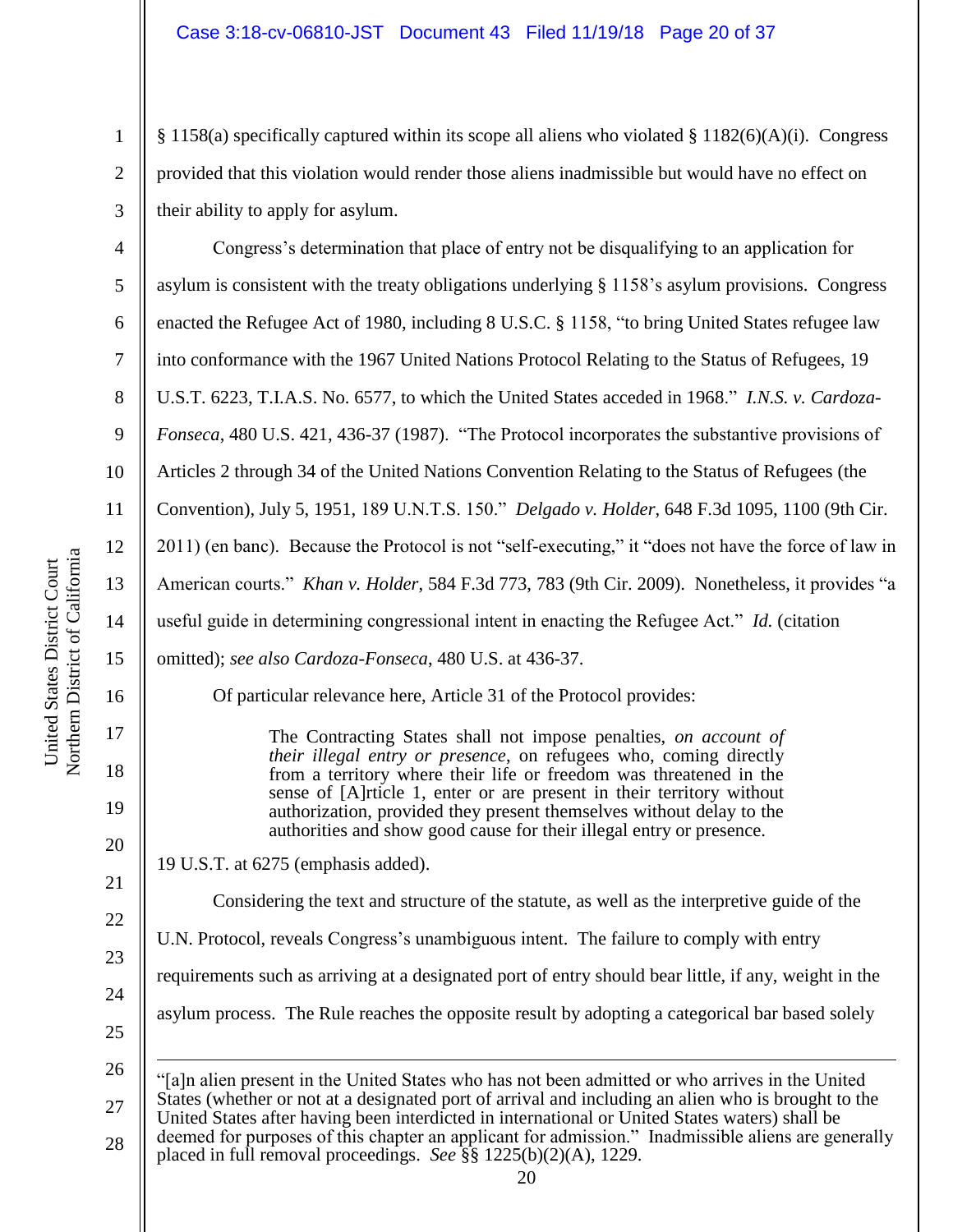on the failure to comply with entry requirements.

Defendants maintain that the Rule is nonetheless "consistent with" the statute. § 1158(b)(2)(C). First, Defendants contend that even if Congress unambiguously stated that manner of entry has no effect on an alien's ability to *apply* for asylum, it can be the *sole* factor by which the alien is *rendered ineligible*. ECF No. 27 at 26-27. The argument strains credulity. To say that one may *apply* for something that one has no right to *receive* is to render the right to apply a dead letter. There simply is no reasonable way to harmonize the two.

Clearly, the Attorney General may deny eligibility to aliens authorized to apply under § 1158(a)(1), whether through categorical limitations adopted pursuant to § 1158(b)(2)(C) or by the exercise of discretion in individual cases.<sup>16</sup> But Congress's judgment that manner of entry should have no impact on ability to apply necessarily implies some judgment that manner of entry should not be the basis for a categorical bar that would render  $\S 1158(a)(1)$ 's terms largely meaningless. Basic separation of powers principles dictate that an agency may not promulgate a rule or regulation that renders Congress's words a nullity. *Mohasco Corp. v. Silver*, 447 U.S. 807, 825 (1980) ("As we have held on prior occasions, [an agency's] 'interpretation' of the statute cannot supersede the language chosen by Congress.").

Next, Defendants argue that because the agency is permitted to give manner of entry *some* weight, *see Matter of Pula*, 19 I & N. Dec. at 474, then Defendants could give it *conclusive* weight. ECF No. 27 at 28-29. As with Defendants' prior argument, this one fails because it runs headlong into the contrary language of the statute. And Defendants' reliance on *Lopez v. Davis*, 531 U.S. 230 (2001), is misplaced. Though *Lopez* approved the Bureau of Prisons' categorical

1

2

3

4

5

6

7

8

9

10

11

12

13

14

15

16

17

18

19

20

21

<sup>23</sup> 24 25 26 27 28  $\overline{a}$ <sup>16</sup> For this reason, many of Defendants' arguments are based on strawmen. The Immigration Organizations do not argue that the Attorney General cannot adopt *any* limits that render ineligible aliens who are authorized to apply for asylum. *Cf.* ECF No. 27 at 27-28. Nor do the Immigration Organizations argue that the statute prohibits the Attorney General from adopting categorical bars that do not conflict with § 1158(a)'s text and Congress's underlying judgment. *See* ECF No. 35 at 19. Therefore, it is immaterial that the Attorney General has previously adopted a categorical bar on fraud in the application. *See* ECF No. 27 at 30 (citing *Nijjar v. Holder*, 689 F.3d 1077, 1082 (9th Cir. 2012)). It is difficult, moreover, to see much conflict with the statute posed by a limitation that permits termination of asylum if "[t]here is a showing of fraud in the alien's application such that he or she was not eligible for asylum at the time it was granted," 8 C.F.R.  $\frac{1}{208.24(a)(1)}$ , which simply reinforces the eligibility criteria that are already in place.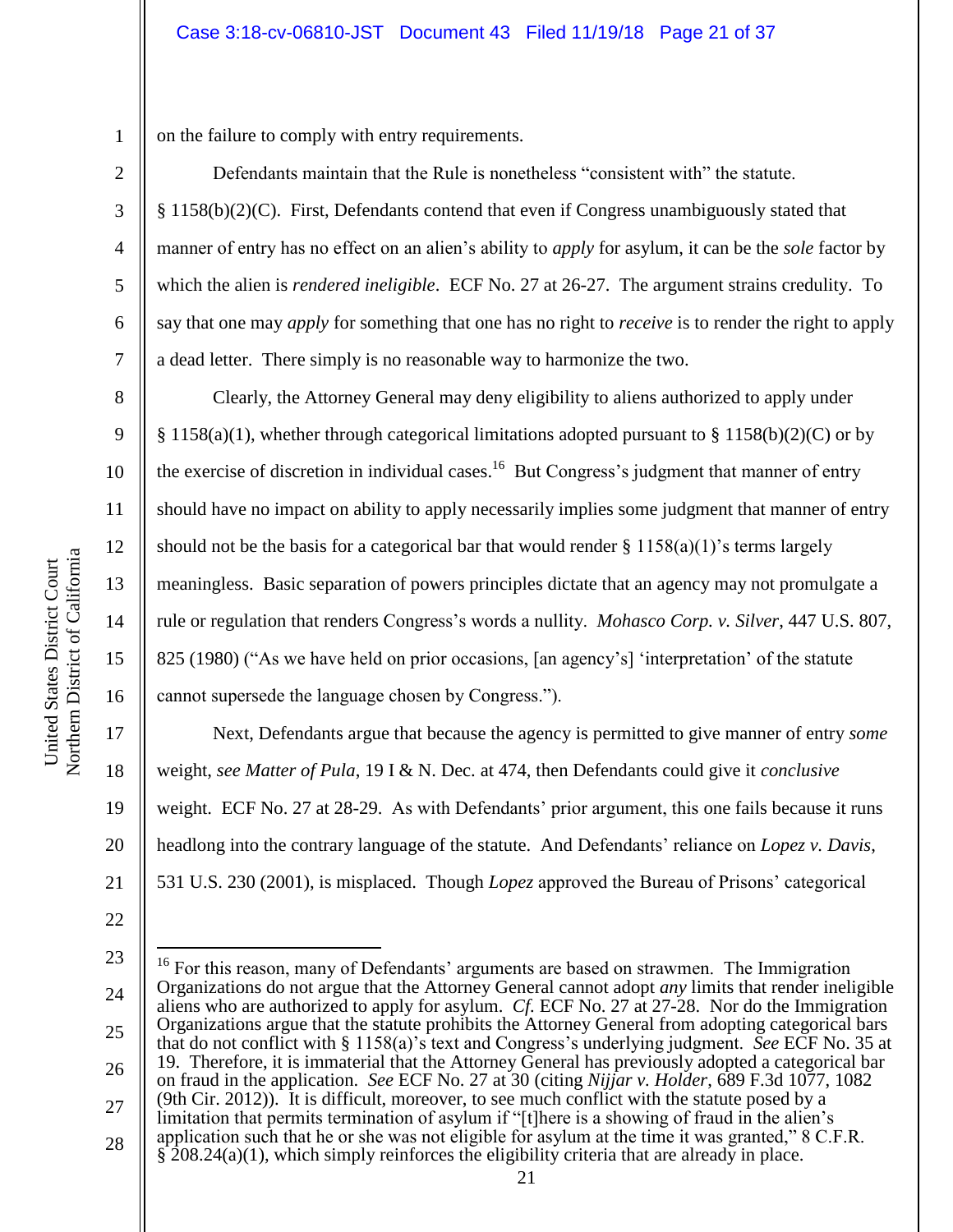rule denying early release to certain prisoners, *id.* at 243-44, the rule in "*Lopez* applies only when Congress has not spoken to the precise issue and the statute contains a gap." *Toor v. Lynch*, 789 F.3d 1055, 1064 (9th Cir. 2015) (citation omitted). Congress has done so here.

Not only does the Rule flout the explicit language of the statute, it also represents an extreme departure from prior practice. The BIA had previously held that the "manner of entry or attempted entry is a proper and relevant discretionary factor to consider," but that "it should not be considered in such a way that the practical effect is to deny relief in virtually all cases." *Matter of Pula*, 19 I. & N. Dec. 467, 473 (BIA 1987). Numerous Circuits have approved of *Matter of Pula* and have further emphasized that illegal entry deserves little weight in the asylum inquiry. *See, e.g.*, *Hussam F. v. Sessions*, 897 F.3d 707, 718 (6th Cir. 2018) ("Here, Petitioner certainly should have been more forthcoming with immigration officials. But under *Pula*, the Board's analysis may not begin and end with his failure to follow proper immigration procedures."); *Zuh v. Mukasey*, 547 F.3d 504, 511 n.4 (4th Cir. 2008); *Huang v. I.N.S.*, 436 F.3d 89, 100 (2d Cir. 2006) ("As with peripheral embellishments, if illegal manner of flight and entry were enough independently to support a denial of asylum, we can readily take notice, from the facts in numerous asylum cases that come before us, that virtually no persecuted refugee would obtain asylum. It follows that Wu's manner of entry, on the facts in this record, could not bear the weight given to it by the IJ."). In particular, the Ninth Circuit has repeatedly observed that in exercising discretion to grant asylum, the agency should take into account that bona fide asylum seekers may feel compelled to violate immigration laws "to gain entry to a safe haven," and "that deception 'does not detract from but supports [a] claim of fear of persecution.'" *Mamouzian v. Ashcroft*, 390 F.3d 1129, 1138 (9th Cir. 2004) (quoting *Akinmade v. I.N.S.*, 196 F.3d 951, 955 (9th Cir. 1999)); *Gulla v. Gonzales*, 498 F.3d 911, 917 (9th Cir. 2007) (same). True, consideration of this admittedly unweighty factor, in conjunction with other factors, might lead to denial of asylum in an individual case. But that does not make Congress's command in  $\S$  1158(a) ambiguous.

1

2

3

4

5

6

7

8

9

10

11

12

13

14

15

23 24

25

22

26 27 28 Finally, Defendants suggest that, even if the manner of entry deserves little weight as a general matter, violation of a Presidential proclamation is of particularly grave consequence and is therefore distinct from an "ordinary" entry violation.The asserted distinction is not supported by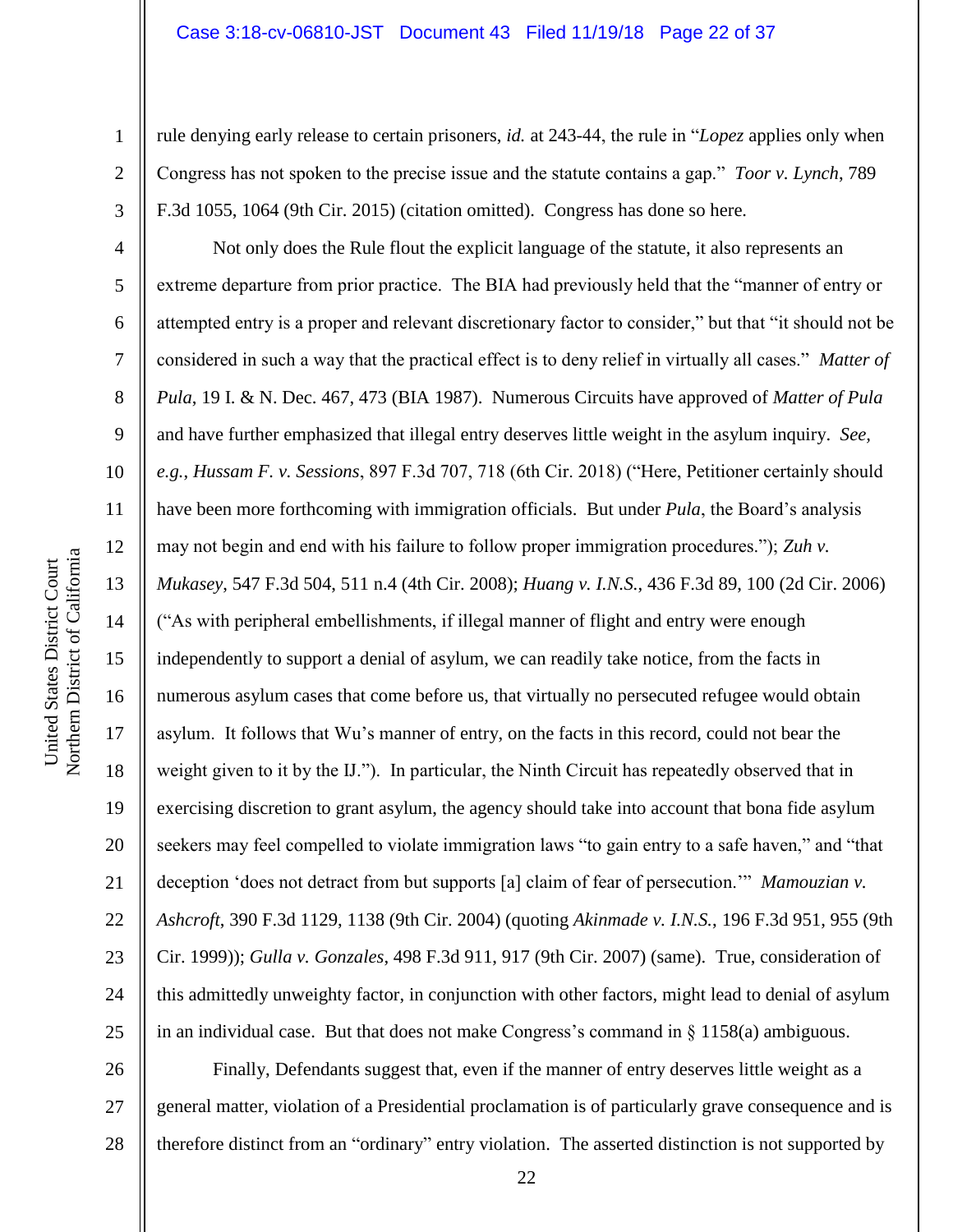#### Case 3:18-cv-06810-JST Document 43 Filed 11/19/18 Page 23 of 37

evidence or authority. And if what Defendants intend to say is that the President by proclamation can override Congress's clearly expressed legislative intent, simply because a statute conflicts with the President's policy goals, the Court rejects that argument also. No court has ever held that § 1182(f) "allow[s] the President to expressly override particular provisions of the INA." *Trump v. Hawaii*, 138 S. Ct. 2392, 2411 (2018).

Furthermore, the Court observes that the Rule itself actually gives the President the ability to issue even more restrictive proclamations that would then be given conclusive weight in the asylum context. At the moment, aliens may enter and apply for asylum only because the current Proclamation expressly says so. *See* Proclamation § 2(b). By simply incorporating by reference any future proclamations, the Rule gives the President plenary authority to halt asylum claims entirely along the southern border, subject only to the requirements of § 1182(f).

16 20 22 24 26 There is little reason to think Congress intended this result. Congress located the President's authority to suspend entry in § 1182, which governs admissibility, not asylum. To the extent that Congress delegated authority to limit asylum eligibility, it conferred that authority on the Attorney General, who, unlike the President, is subject to the procedural requirements of the APA. *See Franklin v. Massachusetts*, 505 U.S. 788, 800 (1992). When Congress wanted to delegate authority directly to the President in immigration matters, it did so. *See, e.g.*, 8 U.S.C. § 1182(f); *cf. Sale v. Haitian Ctrs. Council, Inc.*, 509 U.S. 155, 173 (1993) ("The reference to the Attorney General in the statutory text [of 8 U.S.C. § 1253(h)(1) (1988)] is significant not only because that term cannot be reasonably construed to describe either the President or the Coast Guard, but also because it suggests that it applies only to the Attorney General's normal responsibilities in the INA."). Here, it did not. "In such circumstances, the President may still give directions to executive agencies, and he can usually fire a recalcitrant agency head. But he cannot take away the agency's statutory authority or exercise it himself." *Main St. Legal Servs., Inc. v. Nat'l Sec. Council*, 811 F.3d 542, 558 (2d Cir. 2016). This too, is unambiguously foreclosed by the statute.

27 28 Accordingly, for the foregoing reasons, the Court concludes that the Immigration Organizations are likely to succeed on the merits of their 5 U.S.C. § 706(2) claim.

1

2

3

4

5

6

7

8

9

10

11

12

13

14

15

17

18

19

21

23

25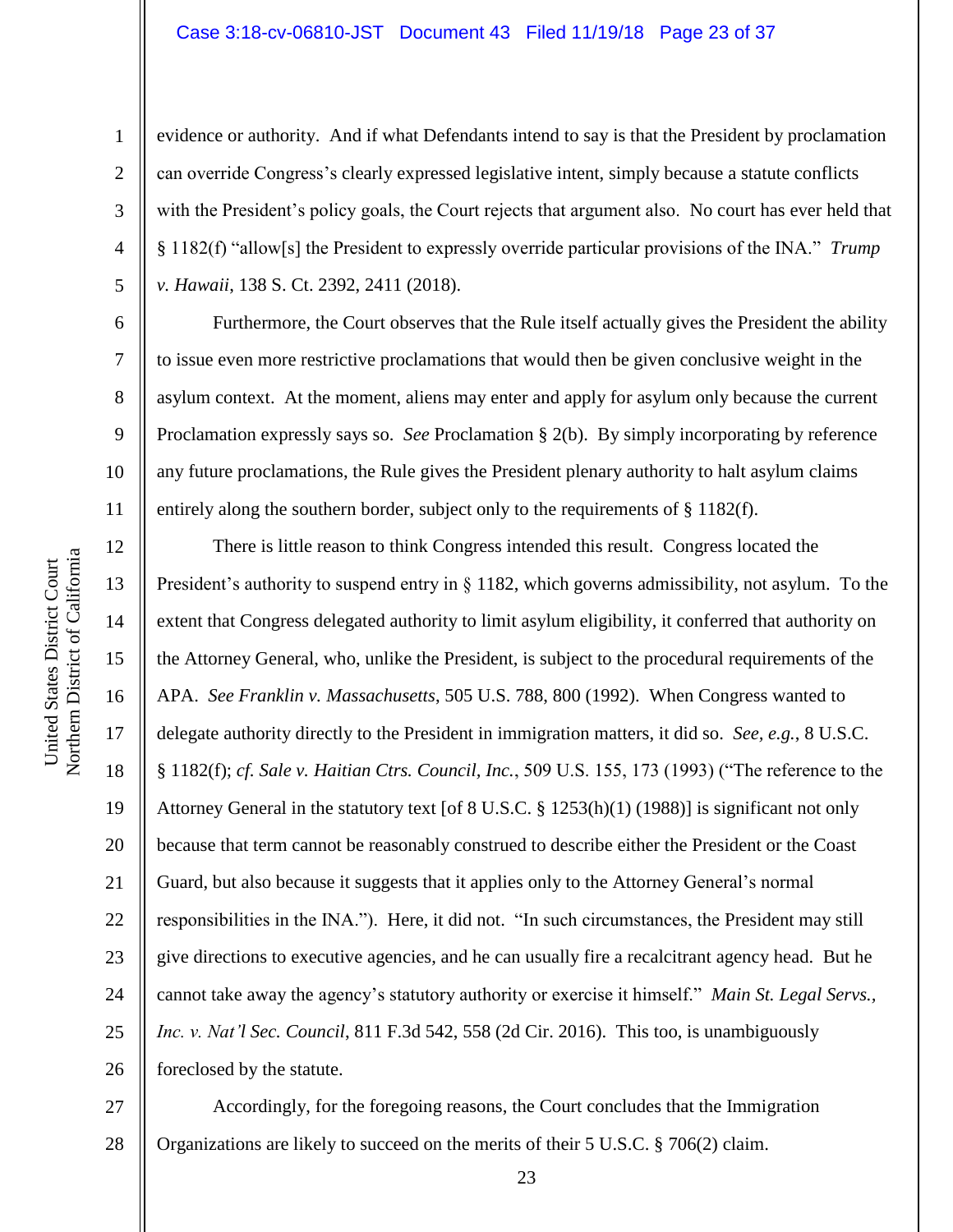2 3 4

1

## **2. Notice-and-Comment Requirements**

Because the Immigration Organizations are likely to succeed on the merits of their claim that the Rule is invalid, the Court need not reach their notice-and-comment claim in order to grant relief. Nonetheless, mindful of the preliminary stage of the proceedings, the Court analyzes this additional basis for standing.

7

8

9

10

11

12

13

14

15

16

17

18

5

## **a. Legal Standard**

The APA requires agencies to publish notice of proposed rules in the Federal Register and then allow "interested persons an opportunity to participate in the rule making through submission of written data, views, or arguments with or without opportunity for oral presentation." 5 U.S.C. § 553(c). "The essential purpose of according [§] 553 notice and comment opportunities is to reintroduce public participation and fairness to affected parties after governmental authority has been delegated to unrepresentative agencies." *Batterton v. Marshall*, 648 F.2d 694, 703 (D.C. Cir. 1980). Accordingly, agencies may not treat  $\S$  553 as an empty formality. Rather, "[a]n agency must consider and respond to significant comments received during the period for public comment." *Perez v. Mortg. Bankers Ass'n*, 135 S. Ct. 1199, 1203 (2015). It is therefore "antithetical to the structure and purpose of the APA for an agency to implement a rule first, and then seek comment later." *United States v. Valverde*, 628 F.3d 1159, 1164 (9th Cir. 2010) (citation omitted).

19 20 21 These purposes apply with particular force in important cases. As Judge Posner has stated, "[t]he greater the public interest in a rule, the greater reason to allow the public to participate in its formation." *Hoctor v. U.S. Dep't of Agric.*, 82 F.3d 165, 171 (7th Cir. 1996). 17

Nonetheless, the APA contains some limited exceptions to the notice-and-comment requirements. As relevant here,  $\S$  553 does not apply "to the extent that there is involved – a ...

24

 $\overline{a}$ 

22

23

25 26 27 <sup>17</sup> Indeed, the Congressional Research Service has explained that "[a]lthough the APA sets the minimum degree of public participation the agency must permit, [matters] of great importance, or those where the public submission of facts will be either useful to the agency or a protection to the public, should naturally be accorded more elaborate public procedures." Vanessa K. Burrows &

28 Todd Garvey, Cong. Research Serv., R41546, A Brief Overview of Rulemaking and Judicial Review 1 (2011) (internal quotation marks and citation omitted).

<sup>6</sup>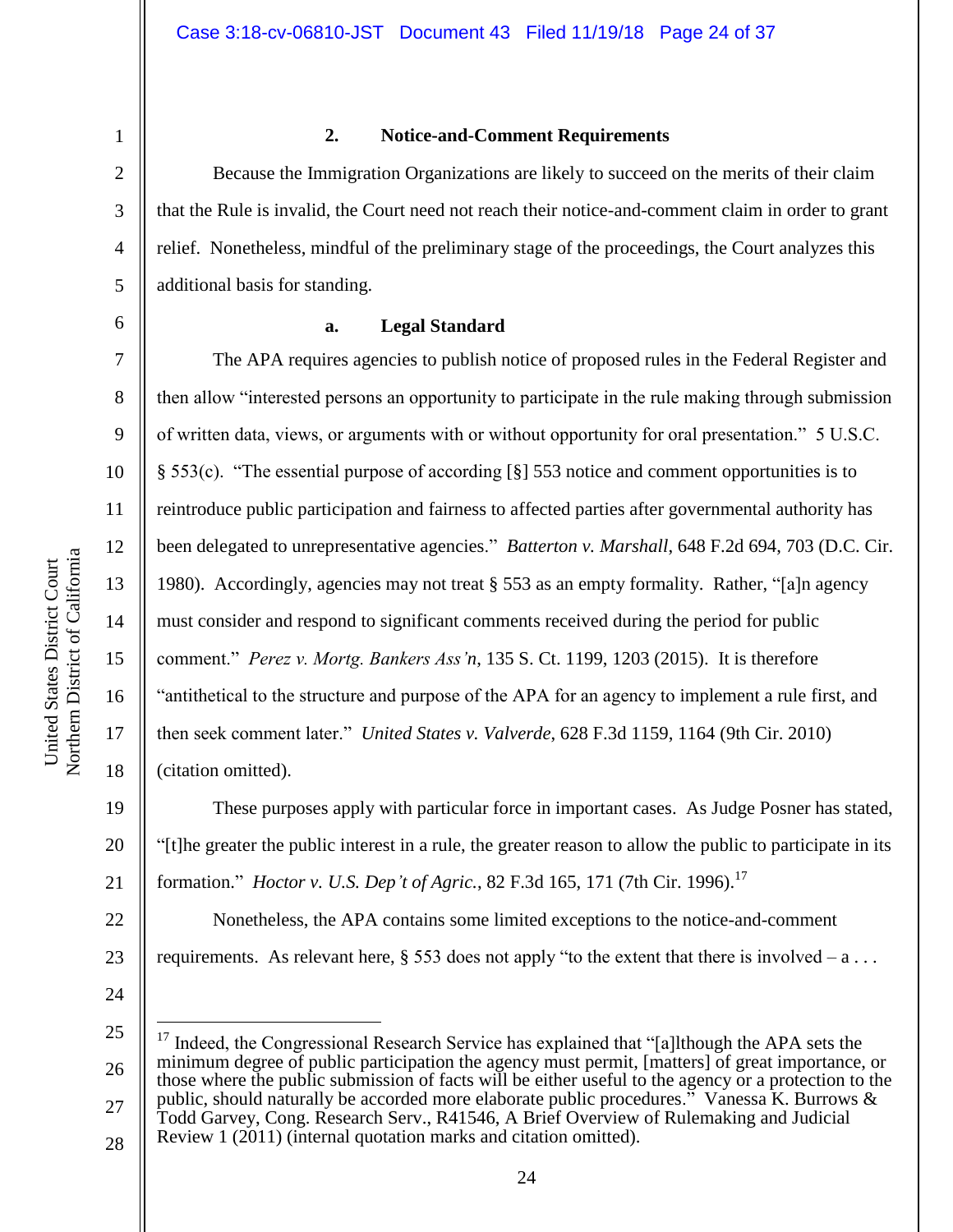# Case 3:18-cv-06810-JST Document 43 Filed 11/19/18 Page 25 of 37

foreign affairs function of the United States." 5 U.S.C. § 553(a)(1). In addition, an agency need not comply with notice and comment when it "for good cause finds (and incorporates the finding and a brief statement of reasons therefor in the rules issued) that notice and public procedure thereon are impracticable, unnecessary, or contrary to the public interest." *Id.* § 553(b)(B).

Section 553(d) also provides that a promulgated final rule shall not go into effect for at least thirty days. Independently of this good-cause exception to notice and comment, an agency may also waive this grace period "for good cause found and published with the rule." *Id.*  $§$  553(d)(3).

An agency's legal conclusions regarding whether § 553 notice-and-comment procedures are required are not entitled to deference. *Reno-Sparks Indian Colony v. E.P.A.*, 336 F.3d 899, 909 n.11 (9th Cir. 2003); *see also Sorenson Commc'ns Inc. v. F.C.C.*, 755 F.3d 702, 706 (D.C. Cir. 2014) ("[O]ur review of the agency's legal conclusion of good cause is de novo.").

## **b. Foreign Affairs**

The Rule invokes the foreign affairs exception, stating that "Presidential proclamations . . . at the southern border necessarily implicate our relations with Mexico, including sensitive and ongoing negotiations with Mexico about how to manage our shared border." 83 Fed. Reg. at 55,950. Accordingly, the Rule explains, the then-anticipated proclamation "would be inextricably related to any negotiations over a safe-third-country agreement . . . , or other similar arrangements," and the Rule would be "an integral part of ongoing negotiations with Mexico and Northern Triangle countries over how to address the influx of tens of thousands of migrants." *Id.*

21 22 23 24 25 26 27 28 The Court cannot accept the Rule's first assumption that a relationship to Presidential proclamations regarding immigration "*necessarily* implicate[s]" the foreign affairs exception. *Id.* (emphasis added). In *Yassini v. Crosland*, the Ninth Circuit cautioned that "[t]he foreign affairs exception would become distended if applied to [an immigration enforcement agency's] actions generally, even though immigration matters typically implicate foreign affairs." 618 F.2d 1356, 1360 n.4 (9th Cir. 1980) (per curiam). Accordingly, the Ninth Circuit stated that in those cases, "[f]or the exception to apply, the public rulemaking provisions should provoke definitely undesirable international consequences." *Id.* Other Circuits have likewise warned that the foreign

1

2

3

4

5

6

7

8

9

10

11

12

13

14

15

16

17

18

19

20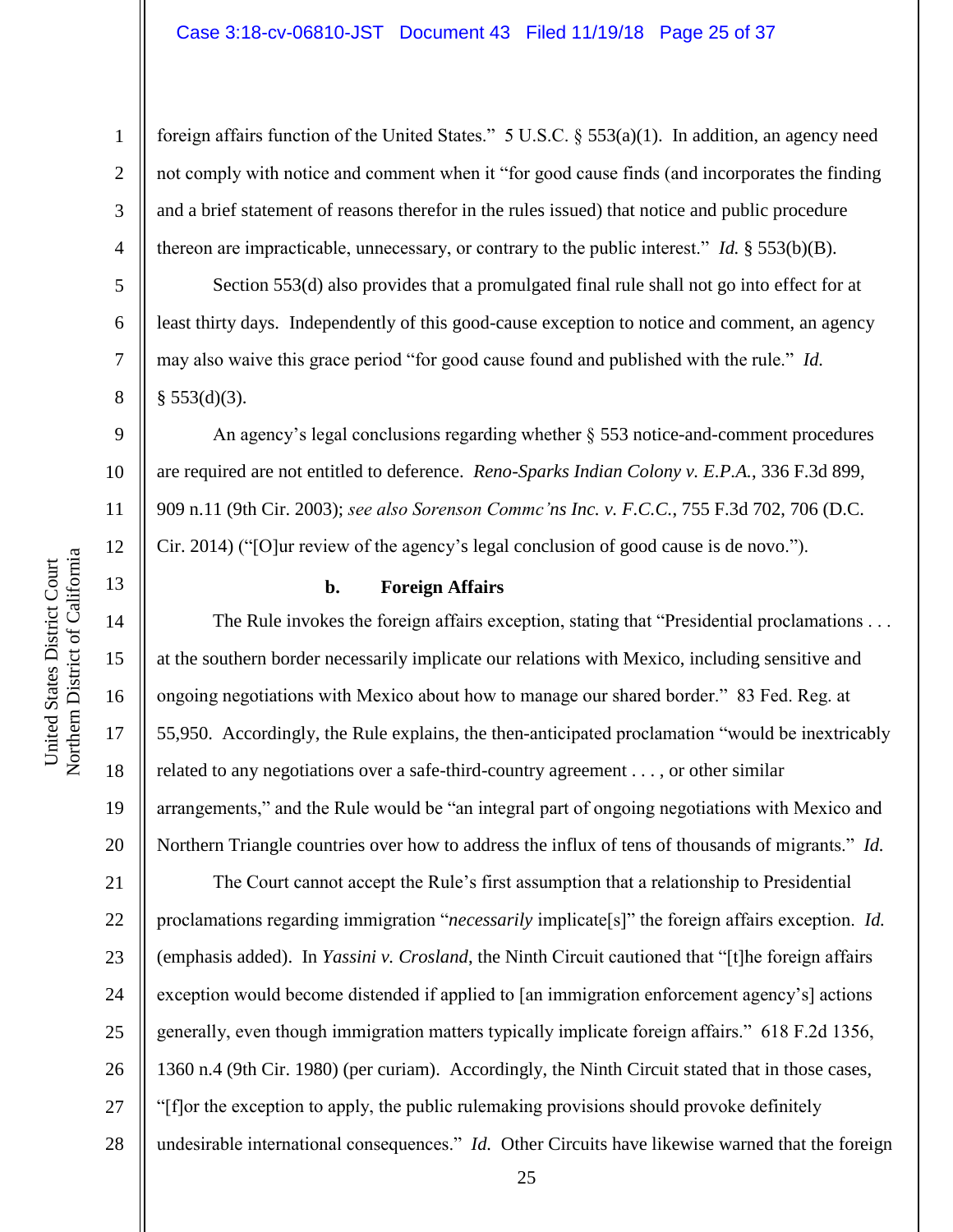#### Case 3:18-cv-06810-JST Document 43 Filed 11/19/18 Page 26 of 37

Northern District of California Northern District of California United States District Court United States District Court

1

2

3

4

5

6

7

8

9

10

11

12

13

14

15

16

affairs exception cannot be given too much breadth in the immigration context. *See City of New York v. Permanent Mission of India to United Nations*, 618 F.3d 172, 202 (2d Cir. 2010) ("While immigration matters typically implicate foreign affairs at least to some extent, it would be problematic if incidental foreign affairs effects eliminated public participation in this entire area of administrative law." (internal quotation marks and citation omitted)); *Jean v. Nelson*, 711 F.2d 1455, 1478 (11th Cir. 1983) ("Not every request for international cooperation seriously may be called 'foreign policy.'"), *dismissed in relevant part as moot*, 727 F.2d 957, 984 (11th Cir. 1984) (en banc). As the Second Circuit observed, "[t]his approach accords with Congress's admonition in the legislative history of the APA not to interpret the phrase ' "foreign affairs function" . . . loosely . . . to mean any function extending beyond the borders of the United States.'" *City of New York*, 618 F.3d at 202 (quoting S. Rep. No. 79-752, at 13 (1945)). Therefore, that the Rule addresses entry and asylum does not, standing alone, immunize it from notice and comment. *Cf. Doe v. Trump*, 288 F. Supp. 3d 1045, 1075 (W.D. Wash. 2017) (observing that "8 C.F.R. part 207, the regulations implementing the Refugee Act of 1980, and subsequent amendments . . . were subject to notice and comment before they were codified" (citing Aliens and Nationality; Refugee and Asylum Procedures, 46 Fed. Reg. 45,116 (Sept. 10, 1981)).

17 18 19 20 21 22 23 24 25 26 The Rule also states that it represents "an integral part of ongoing negotiations" with Mexico and the Northern Trainable countries regarding migrants. 83 Fed. Reg. at 55,950. Defendants assert that the foreign affairs exception therefore applies because the Rule is "linked intimately with the Government's overall political agenda concerning relations with another country." ECF No. 27 at 25 (quoting *Am. Ass'n of Exporters & Importers-Textile & Apparel Grp. v. United States*, 751 F.2d 1239, 1249 (Fed. Cir. 1985)); *see also Yassini*, 618 F.2d at 1360 (analyzing whether the agency official was "in effect announcing his own foreign policy, or merely implementing the expressed foreign policy of the President"). The Court accepts for the purposes of argument that the Rule was part of the President's larger coordinated effort in the realm of immigration.

27 28 But the Court must also consider the counterfactual, namely, whether "definitely undesirable international consequences" would result from following rulemaking procedures.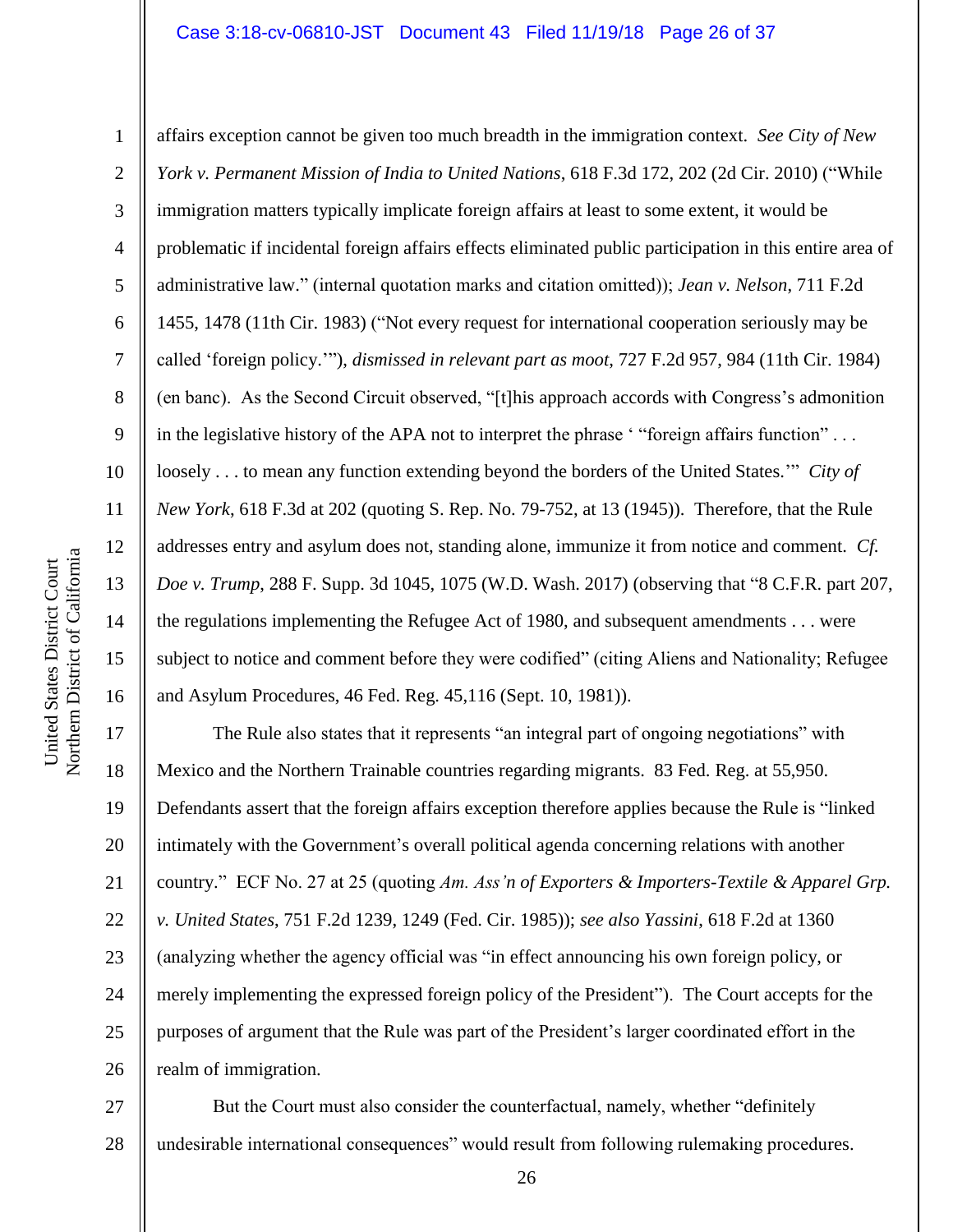Yassini, 618 F.2d at 1360 n.4.<sup>18</sup> Defendants rely on *Rajah v. Mukasey*, where the Second Circuit found obvious undesirable consequences that would result from rulemaking regarding the agency's designation of specific groups of aliens as required to register under a post-September 11th data collection program. 544 F.3d 427, 437 (2d Cir. 2008). Publicly debating why certain nations' citizens posed a greater threat risked compromising sensitive intelligence, impairing relationships with those countries, and unduly slowing the response to potential terrorist attacks. *Id.* However, Defendants do not explain how information that would be revealed through the rulemaking process would harm foreign policy interests.

9 10 11 12 13 14 15 16 17 18 Instead, Defendants' argument reduces to the need for speed and flexibility in the President's ongoing negotiations with Mexico and other countries. *See* ECF No. 27 at 25 (explaining that harm would result "because large numbers of aliens are transiting through Mexico *right now* and Mexico's prompt help in addressing the situation is needed immediately"). Defendants do not say in their opposition, and were unable to explain at the hearing, how eliminating notice and comment would assist the United States in its negotiations. And it cannot be the case that simply stating that something will have an effect makes that effect likely or even possible, particularly where there is no apparent logical connection between dispensing with notice and comment and achieving a foreign affairs goal. Pending further information produced in the administrative record, the Court concludes that at this preliminary stage, there are at least

1

2

3

4

5

6

7

8

20

21

 $\overline{a}$  $18$  The Court agrees with Defendants that, unlike with the good cause exception, 5 U.S.C.  $\S$  553(a)(1) does not require the agency to state the reasons for the foreign affairs exception in the published rule. ECF No. 27 at 25; *cf.* § 553(b)(B) ("[W]hen the agency for good cause finds (and incorporates the finding and a brief statement of reasons therefor in the rules issued) . . . ." The Second Circuit's statement that an agency has no obligation to state its reasons in the rule "when the consequences are seemingly as evident," as in *Rajah*, therefore adds nothing to the analysis. 544 F.3d at 437.

<sup>25</sup> 26 27 28 Nonetheless, when the use of the exception is challenged by litigation, courts have generally required the agency to defend the applicability of the exception by pointing to evidence of undesirable foreign policy consequences. *See, e.g.*, *Yassini*, 618 F.2d at 1360 n.4; *Jean*, 711 F.2d at 1478 (emphasizing that "[t]he government at trial offered no evidence of undesirable international consequences that would result if rulemaking were employed"); *Doe v. Trump*, 288 F. Supp. 3d 1045, 1076 (W.D. Wash. 2017) ("The court is simply unwilling to apply the exception without some evidence to support its application."); *but see Raoof v. Sullivan*, 315 F. Supp. 3d 34, 44 (D.D.C. 2018) (reasoning that regulation of exchange visitor program "certainly relates to the foreign affairs and diplomatic duties conferred upon the Secretary of State and the State Department" without requiring additional evidence).

<sup>19</sup>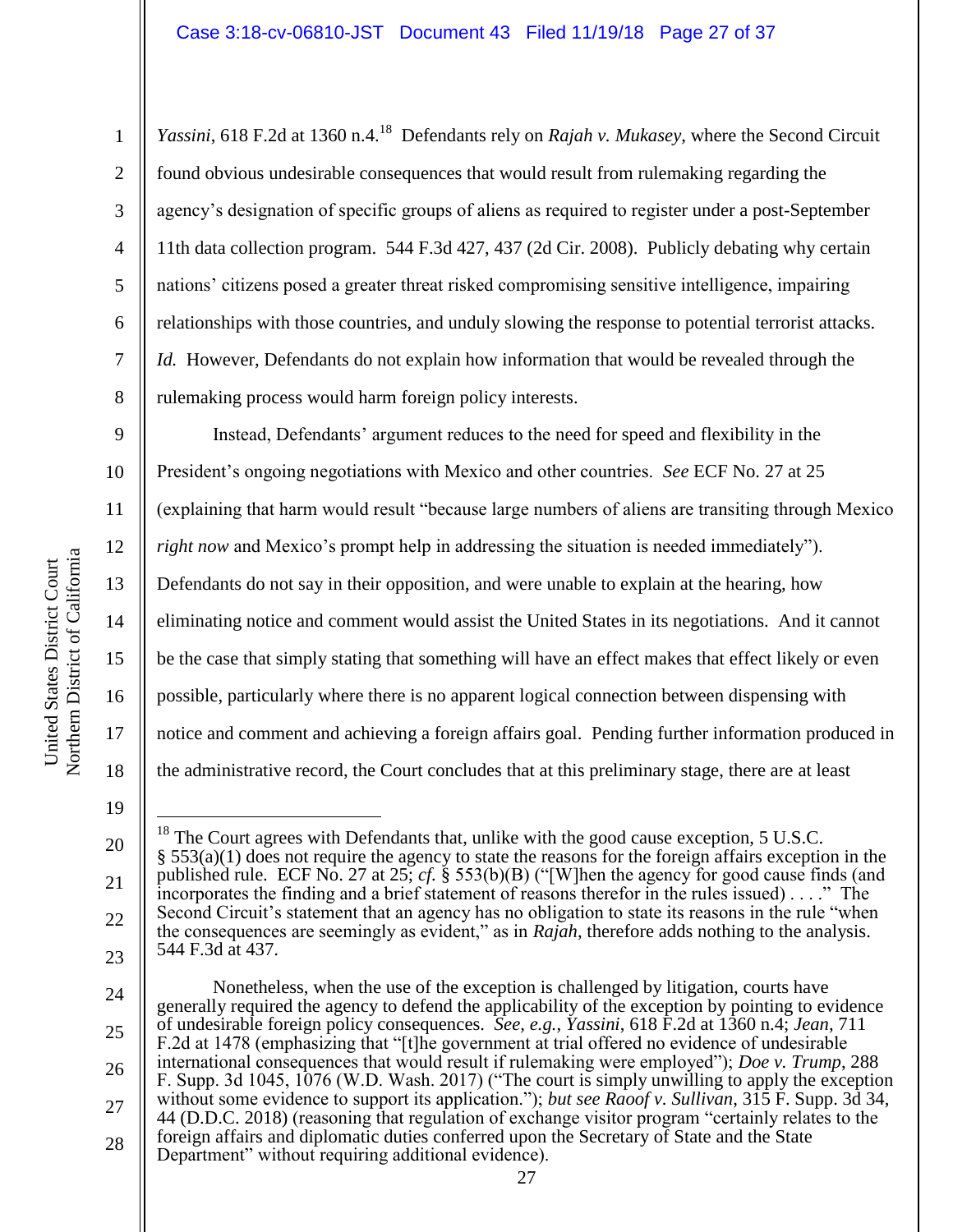"serious questions going to the merits" of this claim. *Alliance for the Wild Rockies*, 632 F.3d at 1135.

3

4

5

6

7

8

9

10

11

12

13

14

15

16

17

18

19

20

21

22

23

24

1

2

# **c. Good Cause**

An agency "must overcome a high bar if it seeks to invoke the good cause exception to bypass the notice and comment requirement." *Valverde*, 628 F.3d at 1164. In other words, the exception applies "only in those narrow circumstances in which 'delay would do real harm.'" *Id.*  at 1165 (quoting *Buschmann v. Schweiker*, 676 F.2d 352, 357 (9th Cir. 1982)). Courts must conduct this analysis on a "case-by-case [basis], sensitive to the totality of the factors at play." *Id.* at 1164 (quoting *Alcaraz v. Block*, 746 F.2d 593, 612 (9th Cir. 1984)). "[T]he good cause exception should be interpreted narrowly, so that the exception will not swallow the rule." *Buschmann*, 676 F.2d at 357 (citation omitted).

Here, the Rule invokes the good cause exception "to avoid creating an incentive for aliens to seek to cross the border" during the notice-and-comment period. 83 Fed. Reg. at 55,950. It cited the same rationale for waiving the 30-day grace period. *Id.* The Rule reasons that when aliens illegally cross into the United States, it causes harm because they may evade detection entirely or, if apprehended, could "take advantage of a second opportunity to remain in the United States by making credible-fear claims in expedited-removal proceedings." *Id.* Further, even if their fears were not found credible, "they are likely to be released into the interior pending [additional] proceedings that may not occur for months or years." *Id.* The Rule emphasizes that these harms are particularly acute given the "large numbers of migrants – including thousands of aliens traveling in groups, primarily from Central America – expected to attempt entry at the southern border in the coming weeks." *Id.* The incentive to cross illegally "would make more dangerous their already perilous journeys, and would further strain CBP's apprehension operations." *Id.*

25 26 27 28 The Rule assumes that knowledge that the government was proposing to restrict asylum would encourage more asylum seekers to cross illegally in the interim. As a matter of social psychology, this makes some intuitive sense. In applying the foreign affairs exception, *American Association of Exporters and Importers* recognized that "prior announcement of [the agency's]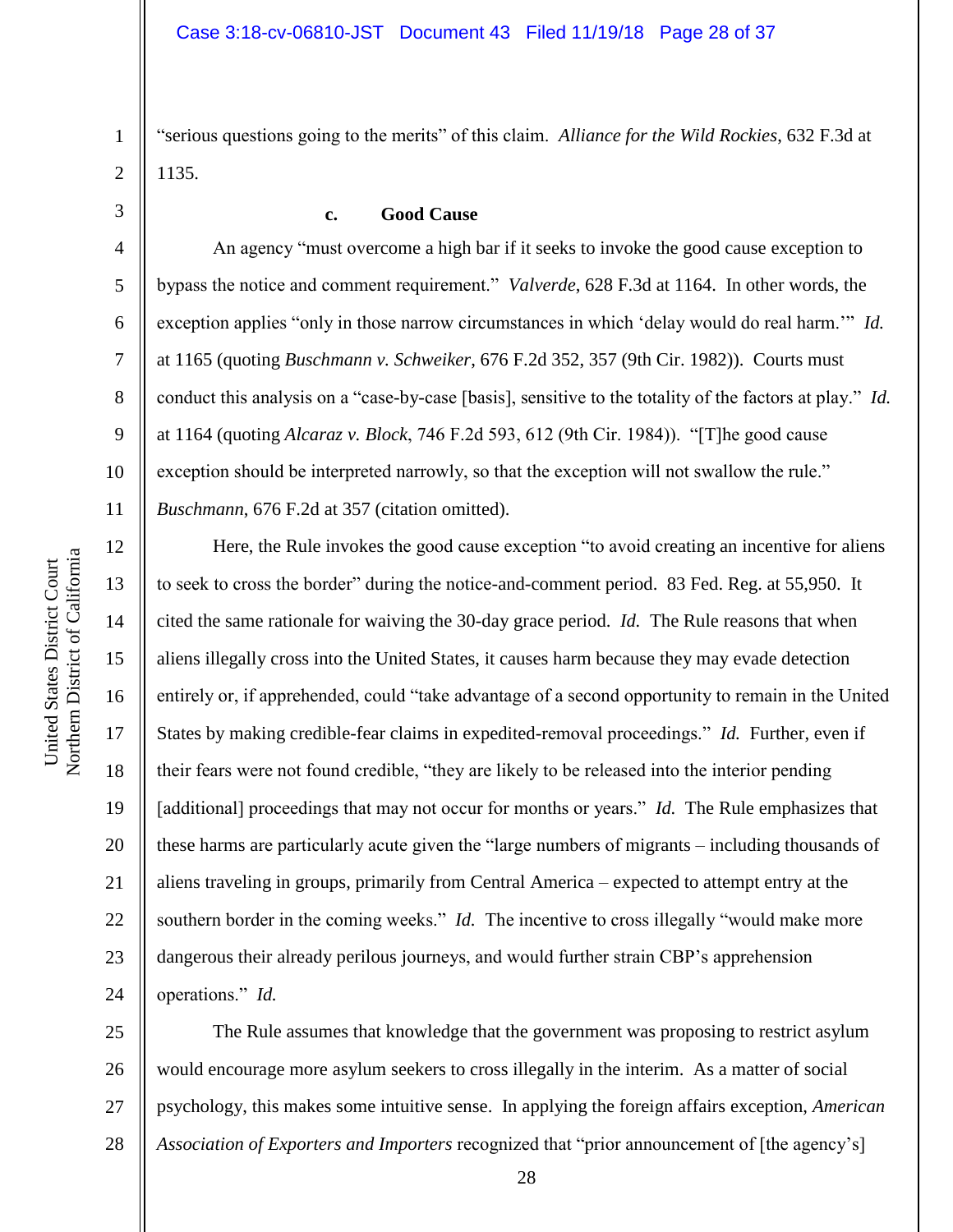#### Case 3:18-cv-06810-JST Document 43 Filed 11/19/18 Page 29 of 37

10 11

1 2 3 4 5 6 7 8 9 intention to impose stricter quotas pending consultations creates an incentive for foreign interests and American importers to increase artificially the amount of trade in textiles prior to a final administrative determination." 751 F.2d at 1249. But the Court cannot give this fact the same weight it had in *Exporters*, particularly because migrants seeking asylum in the United States have neither the same access to information nor the same ability to adjust their behavior as the international corporations in that case. Aliens who enter illegally are already subject to criminal and civil penalties, *see* 8 U.S.C. § 1325, which the government has been prosecuting under a "zero-tolerance" policy, *see* ECF No. 35-3 at 12. Some record evidence indicates that some of those aliens nonetheless cross illegally for reasons that may be unaffected by the Rule's additional penalties, such as a lack of awareness of entry requirements or by imminent necessity caused by, among other things, threats of immediate violence from criminal groups near the border. ECF No. 8-4 ¶¶ 26-28; ECF No. 35-4 ¶ 12.

20 At this preliminary stage, the Court concludes that assessing the reasonableness of the Rule's linchpin assumption in this context would be premature given the fluid state of the record in this fast-moving litigation. The parties represent that the record will soon be much more robust. The Immigration Organizations explained at the hearing that they are continually discovering new evidence as to the facts on the ground at the border, which they intend to submit. For their part, Defendants have not yet had an opportunity to produce the administrative record, but they represented that they were prepared to do so within a matter of days. The Court therefore concludes that, at this time, there are at least serious questions going to the merits as to whether Defendants have met the "high bar" required for the good cause exception. *Valverde*, 628 F.3d at  $1164.<sup>19</sup>$ 

#### **C. Irreparable Harm**

The Immigration Organizations "must establish that irreparable harm is *likely*, not just possible, in order to obtain a [TRO]." *Ctr. for Food Safety v. Vilsack*, 636 F.3d 1166, 1172 (9th

26

27

 $\overline{a}$ 

28

19

21

22

23

24

The Rule offered the same rationale for dispensing with the notice-and-comment requirements and the thirty-day grace period, and the parties do not distinguish between the two good cause exceptions in this motion.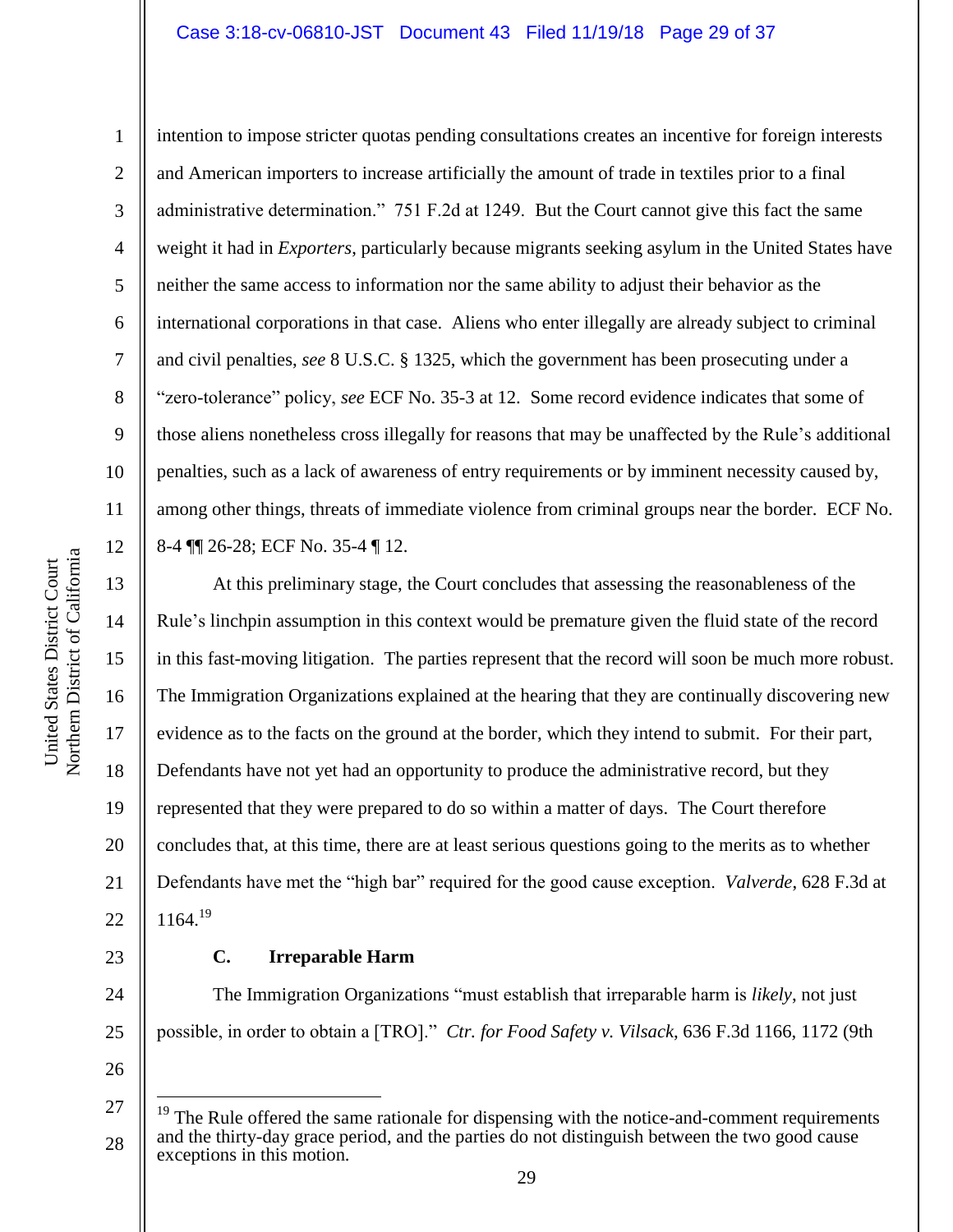#### Case 3:18-cv-06810-JST Document 43 Filed 11/19/18 Page 30 of 37

1

2

3

4

5

6

7

8

9

10

11

12

13

14

15

16

Cir. 2011) (citation omitted). This factor focuses on "whether the harm to Plaintiffs [i]s irreparable," rather than "the severity of the harm." *Ariz. Dream Act Coal. v. Brewer*, 757 F.3d 1053, 1068 (9th Cir. 2014). "There must be a 'sufficient causal connection' between the alleged irreparable harm and the activity to be enjoined, and showing that 'the requested injunction would forestall' the irreparable harm qualifies as such a connection." *Nat'l Wildlife Fed'n v. Nat'l Marine Fisheries Serv.*, 886 F.3d 803, 819 (9th Cir. 2018) (quoting *Perfect 10, Inc. v. Google, Inc.*, 653 F.3d 976, 981-82 (9th Cir. 2011)). But the plaintiff "need not further show that the action sought to be enjoined is the exclusive cause of the injury." *Id.* (quoting *M.R. v. Dreyfus*, 697 F.3d 706, 728 (9th Cir. 2012)).

Because the Immigration Organizations have standing to assert their clients' rights, the Court considers the irreparable injury to the asylum-seekers. In the context of stays pending removal, the Ninth Circuit has observed that "[i]n asylum, withholding of removal and CAT cases, the claim on the merits is that the individual is in physical danger if returned to his or her home country." *Leiva-Perez*, 640 F.3d at 969. Accordingly, "[c]onsideration of the likelihood of such treatment," regardless of whether other factors would render the alien ineligible for relief, "should be part of the irreparable harm inquiry." *Id.*

17 18 19 20 21 22 23 24 25 26 As discussed above, the record establishes that, while the Rule is in effect, these asylum seekers experience lengthy or even indefinite delays waiting at designated ports of entry along the southern border. *See, e.g.*, ECF No. 35-5 ¶¶ 4-5; ECF No. 35-8 ¶ 13. The record thus belies Defendants' contention that "[t]he rule and proclamation do not prevent any individual alien from seeking asylum." ECF No. 27 at 32. The Court may consider harms that flow from the Rule, even if the Rule is not the "exclusive cause." *Nat'l Wildlife Fed'n*, 886 F.3d at 819 (citation omitted). Further, the record reveals that asylum seekers experience high rates of violence and harassment while waiting to enter, as well as the threat of deportation to the countries from which they have escaped. *See, e.g.*, ECF No. 35-3 at 1-2, 29-30; ECF No. 35-4 ¶ 6; ECF No. 35-8 ¶¶ 7, 11. These harms are both irreparable and likely to occur.

27 28 Defendants argue that any harm can be avoided by simply violating the policy, because the only loss then is "a discretionary benefit to which [asylum seekers] are never entitled" and "they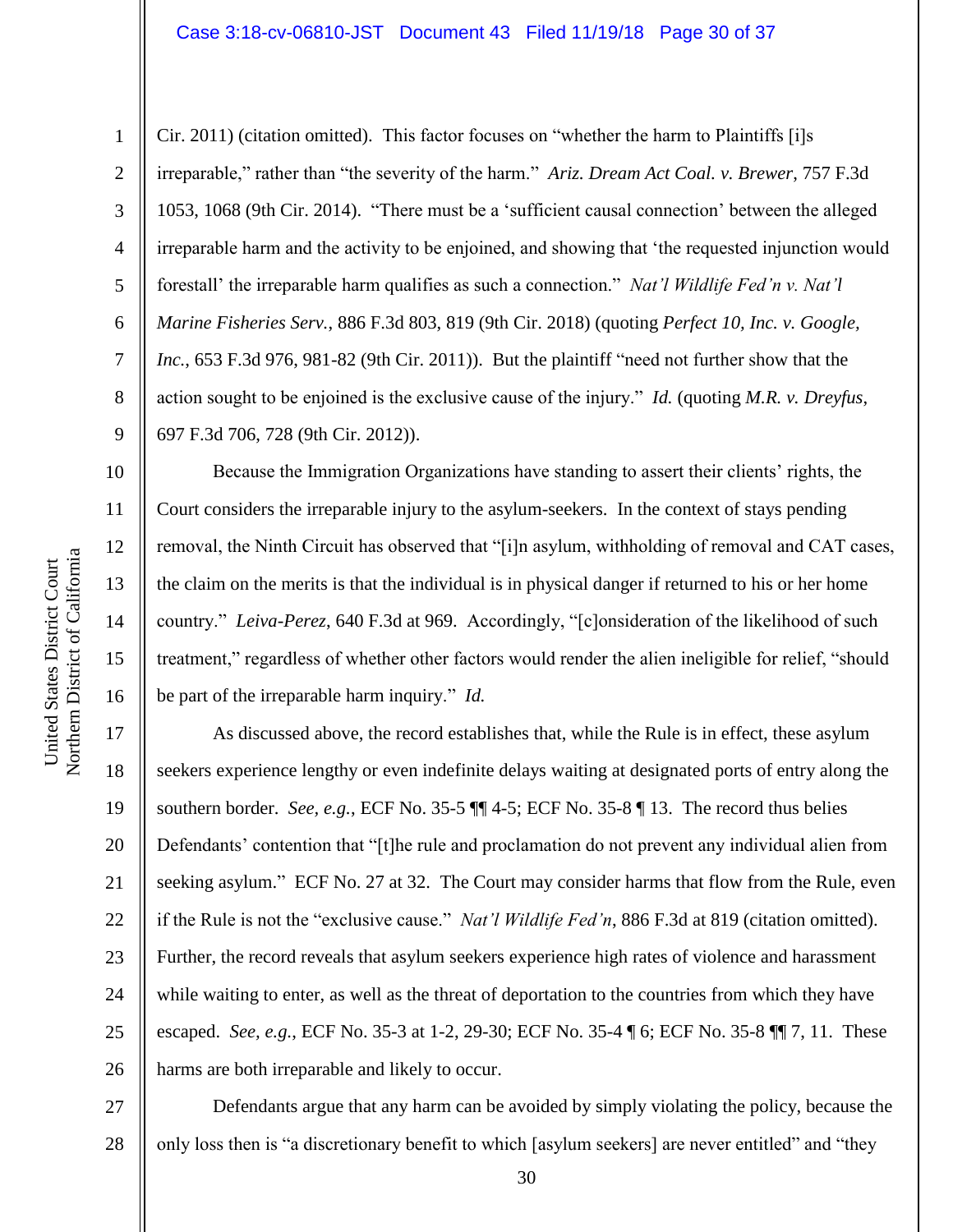#### Case 3:18-cv-06810-JST Document 43 Filed 11/19/18 Page 31 of 37

Northern District of California Northern District of California United States District Court United States District Court

1 2 3 4 5 6 7 8 9 10 11 12 13 14 15 16 remain eligible for mandatory protections from removal." ECF No. 27 at 32. This argument ignores several basic facts. First, Congress has determined that the right to bring an asylum claim *is* valuable, regardless of whether it is discretionary. Second, and more importantly, the application of the Rule will result in the denial of meritorious claims for asylum that would otherwise have been granted. That means that persons who are being persecuted on the basis of their religion, race, or other qualifying characteristic, to whom the United States would otherwise have offered refuge, will be forced to return to the site of their persecution. Moreover, aliens who violate the Rule are placed in expedited removal proceedings under 8 U.S.C. § 1225(b)(1)(B), *see*  83 Fed. Reg. at 55,943, where they receive far fewer procedural protections to review the application of that standard. *See Vasquez v. Holder*, 635 F.3d 563, 566 (1st Cir. 2011) ("The lack of procedural protections accompanying expedited removal stands in contrast to the significant process, specified in 8 U.S.C. § 1229a, that is required to effectuate a formal removal."). Finally, although discretionary, a grant of asylum confers additional important benefits not provided by withholding of removal or CAT protection, such as the ability to proceed through the process with immediate family members, *see* 8 U.S.C. § 1158(b)(3), and a path to citizenship, *see id.* §§ 1159(b)-(c), 1427(a). The Defendants ignore these very real harms.

17 18 19 20 21 22 23 24 25 26 27 28 In addition, the Immigration Organizations allege that they were deprived of the opportunity to offer comments on the Rule. Courts have recognized that the loss of such opportunity may constitute irreparable injury while a rule promulgated in violation of § 553 is in effect, provided that plaintiffs suffer some additional concrete harm as well. *See, e.g.*, *California v. Health & Human Servs.*, 281 F. Supp. 3d 806, 830 (N.D. Cal. 2017) ("Every day the IFRs stand is another day Defendants may enforce regulations likely promulgated in violation of the APA's notice and comment provision, without Plaintiffs' advance input."). Otherwise, "section 553 would be a dead letter." *N. Mariana Islands v. United States*, 686 F. Supp. 2d 7, 17 (D.D.C. 2009) (quoting *Sugar Cane Growers Co-op. of Fla. v. Veneman*, 289 F.3d 89, 95 (D.C. Cir. 2002)). As discussed above, the Rule frustrates the Immigration Organizations' missions and forces them to divert resources outside of their core services. Moreover, if the Court were to ultimately find the Rule invalid or procedurally defective, any interim harm "would not be susceptible to remedy."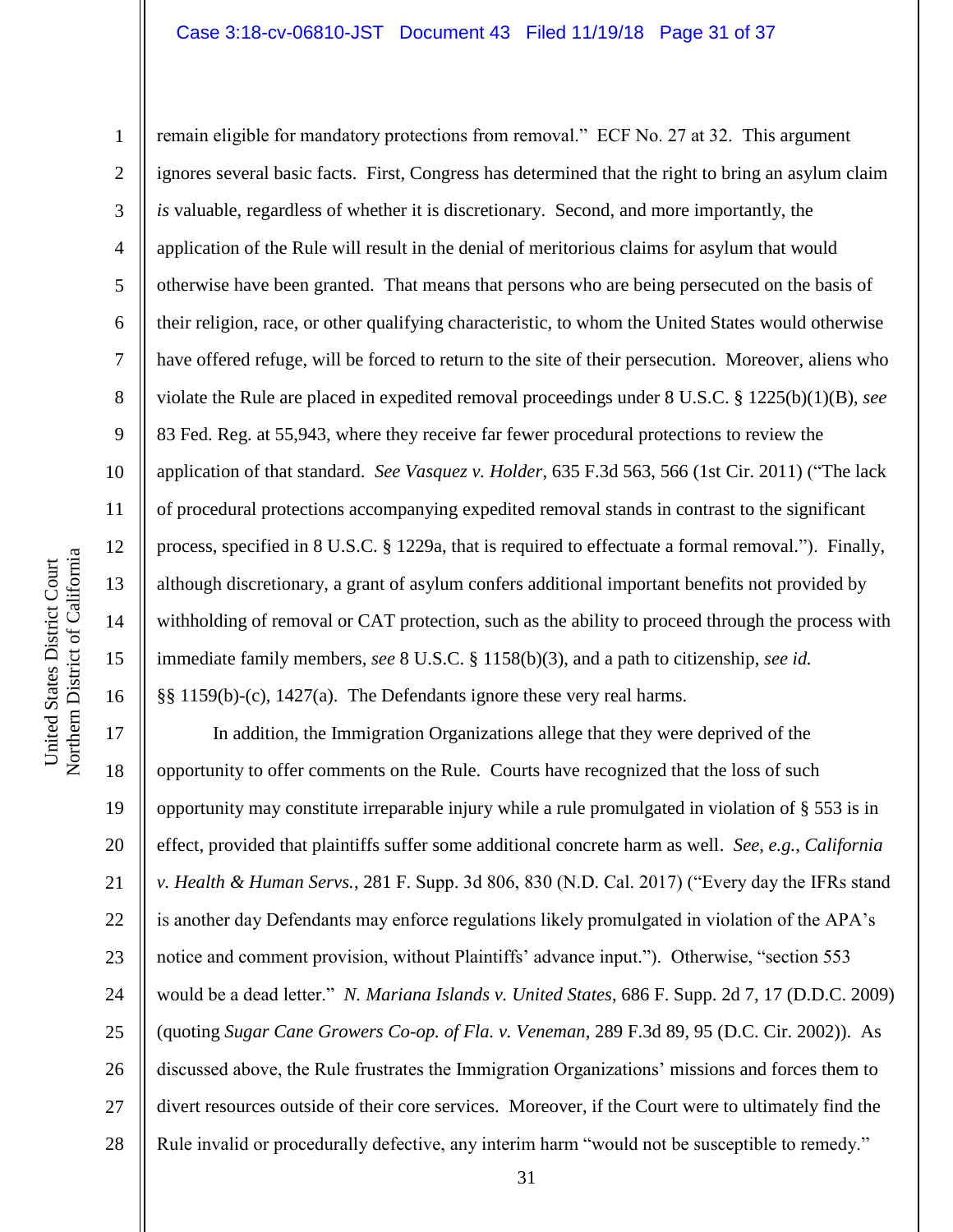*Health & Human Servs.*, 281 F. Supp. 3d at 830; *cf.* 5 U.S.C. § 702 (waiving sovereign immunity for "relief other than money damages").

Accordingly, the Court finds that the Immigration Organizations have made a clear showing that it is likely that they and their clients will suffer irreparable harm absent a TRO.

# **D. Balance of the Equities and the Public Interest**

The Court turns to the final two *Winter* factors. "When the government is a party, these last two factors merge." *Drakes Bay Oyster Co. v. Jewell*, 747 F.3d 1073, 1092 (9th Cir. 2014).

Here, the balance of the equities and the public interest favor granting a TRO. As discussed extensively throughout this Order, potential asylum seekers are exposed to numerous harms while waiting to present their claims, including not only physical privations like physical assault but also the loss of valuable, potentially meritorious claims for asylum. The Rule, when combined with the enforced limits on processing claims at ports of entry, leaves those individuals to choose between violence at the border, violence at home, or giving up a pathway to refugee status.

The Court acknowledges Defendants' argument that "[t]he government's interest in efficient administration of the immigration laws at the border also is weighty." *Landon v. Plascencia*, 459 U.S. 21, 34 (1982). But as *Landon* explained, "control over matters of immigration is a sovereign prerogative, largely within the control of the executive *and the legislature*." *Id.* (emphasis added). The Court must also consider that the Immigration Organizations are likely to succeed on the merits of their claim that the Rule contravenes Congress's judgment to give full consideration to asylum seekers' claims regardless of their failure to comply with entry requirements. *See Fish v. Kobach*, 840 F.3d 710, 756 (10th Cir. 2016) (recognizing that Congress's clear statutory commands balancing competing interests "demonstrate Congress's determination that the public interest" will be best served in that manner). The executive's interest in deterring asylum seekers – whether or not their claims are meritorious – on a basis that Congress did not authorize carries drastically less weight, if any.

27 28 Defendants also contend that maintaining the Rule serves the public interest because, absent the Rule, aliens will continue to cross the border in a dangerous manner. ECF No. 27 at 32.

1

2

3

4

5

6

7

8

9

10

11

12

13

14

15

16

17

18

19

20

21

22

23

24

25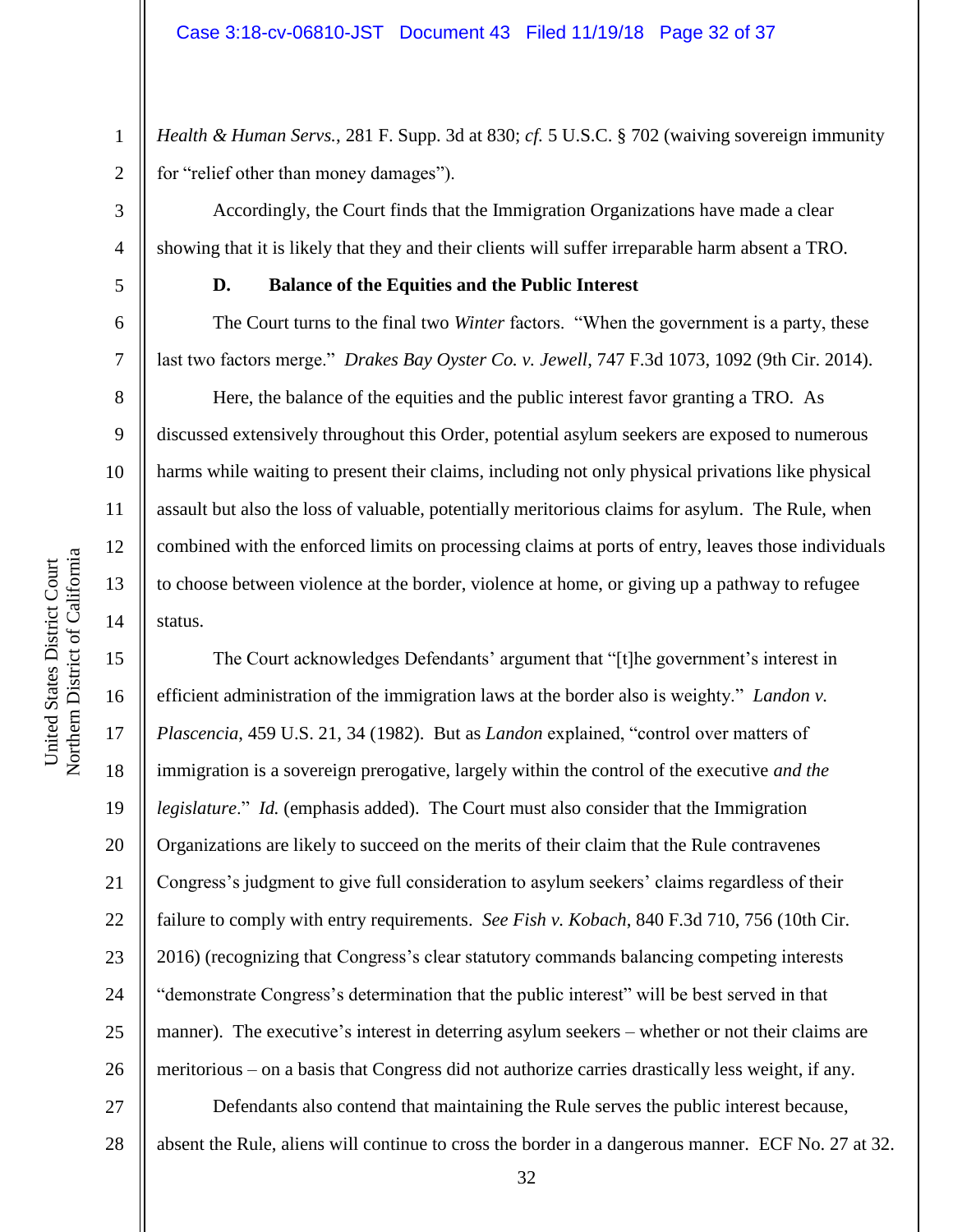### Case 3:18-cv-06810-JST Document 43 Filed 11/19/18 Page 33 of 37

Northern District of California Northern District of California United States District Court United States District Court

1 2 3 4 5 6 7 8 9 10 11 12 13 14 15 16 17 18 19 20 21 22 23 24 25 26 27 The Rule's sole reference to the danger presented by crossings appears in a quote from a 2004 rule, with no explanation as to how the situation may have evolved in the intervening fourteen years. *See id.* at 55,950 ("There continues to be an 'urgent need to deter foreign nationals from undertaking dangerous border crossings, and thereby prevent the needless deaths and crimes associated with human trafficking and alien smuggling operations.'" (quoting Designating Aliens for Expedited Removal, 69 Fed. Reg. 44,877, 48878 (Aug. 11, 2004)). The Rule contains no discussion, let alone specific projections, regarding the degree to which it will alleviate these harms. On the other side of the scale, the Court must weigh the extensive record evidence of the danger experienced by asylum seekers waiting to cross in compliance with the Rule. *See, e.g.*, ECF No. 35-3 at 1-2, 29-32; ECF No. 35-4 ¶¶ 10-11; ECF No. 35-5 ¶ 5; ECF No. 35-8 ¶ 15. Finally, the Court considers the administrative burden to Defendants of maintaining the status quo. The Court initially notes that "[a]ny administrative burden [injunctive relief] places on the government is greatly minimized by the fact that the government already has a process in place for adjudicating" asylum applications for aliens who enter in violation of a Presidential proclamation. *Saravia v. Sessions*, 280 F. Supp. 3d 1168, 1201 (N.D. Cal. 2017), *aff'd*, 905 F.3d 1137 (9th Cir. 2018). And by the Rule's own estimate, the Rule would reduce Defendants' burdens to administer the immigration system, but would also add some offsetting burdens, such as increased resources towards detaining aliens pending expedited removal. 83 Fed. Reg. at 55,947. $^{20}$  The Court finds that the burden of the existing system does not outweigh the harms that flow from the Rule. Accordingly, the Court will grant the motion for a TRO. **E. Scope of Relief** Finally, the Court considers the scope of relief due. **1. Geographic Scope** Defendants contend that the Court should limit any injunctive relief to "remedying  $\overline{a}$  $20$  At this preliminary stage, the Court need not determine the extent to which the Rule's assessment of administrative burdens of the existing system is contradicted by the record. *But see* 

28

ECF No. 35-9.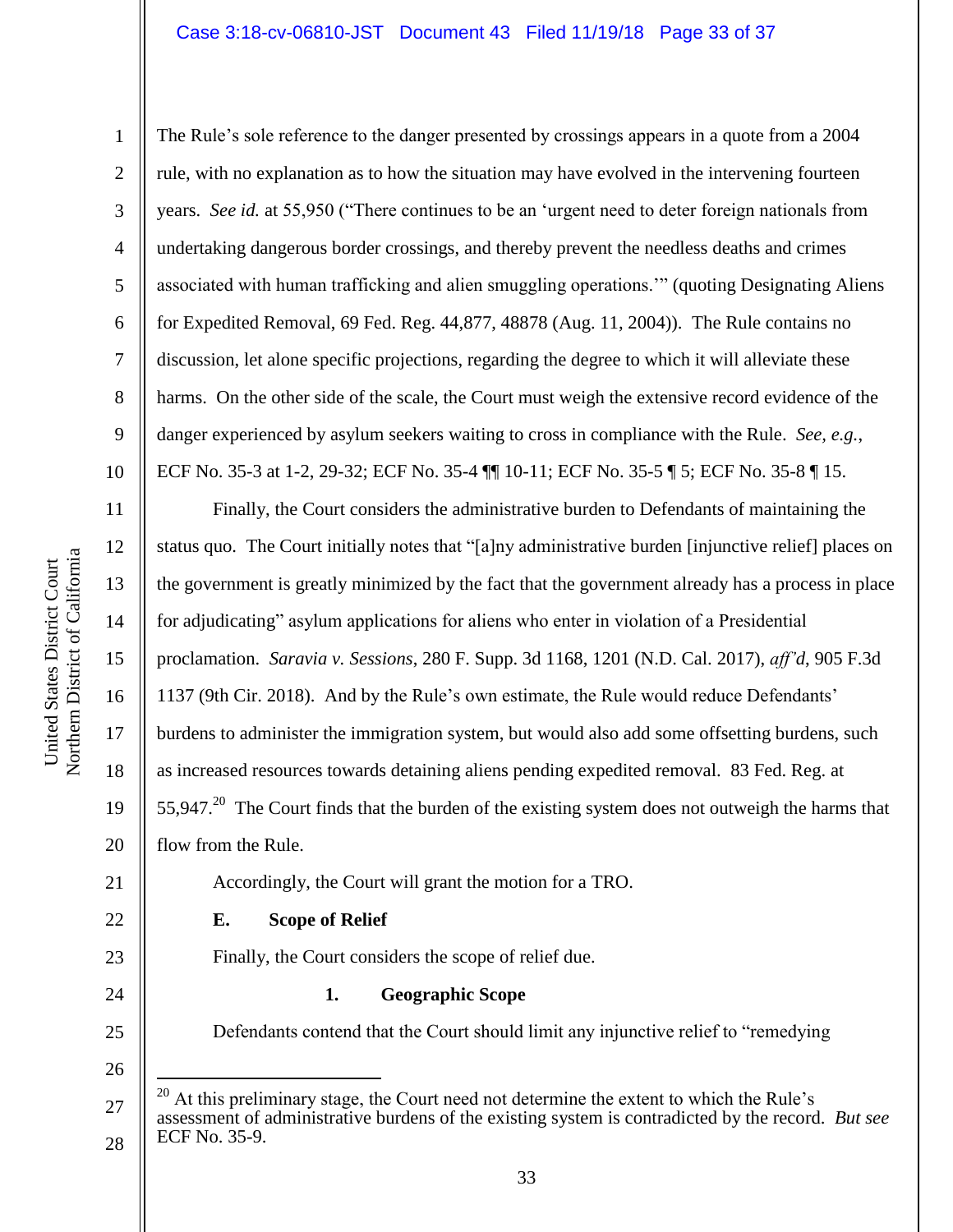Plaintiffs' particular alleged resource-allocation harms." ECF No. 27 at 34. As explained above, however, the Immigration Organizations also assert the rights of their asylum seeker clients in this proceeding. $21$ 

6 10 14 The scope of the remedy is dictated by the scope of the violation. Where a law is unconstitutional on its face, and not simply in its application to certain plaintiffs, a nationwide injunction is appropriate. *See Califano v. Yamasaki*, 442 U.S. 682, 702 (1979) ("[T]he scope of injunctive relief is dictated by the extent of the violation established, not by the geographical extent of the plaintiff."). Moreover, as another court has observed, the Supreme Court's recent decision in *Trump v. International Refugee Assistance Project*, 137 S. Ct. 2080, 2082 (2017), "validates the nationwide application of the preliminary injunction for certain contexts." *City of Chicago v. Sessions*, No. 17 C 5720, 2017 WL 4572208, at \*2 (N.D. Ill. Oct. 13, 2017). Like *International Refugee Assistance Project*, this case involves government policy on entering the country. Given the need for uniformity in immigration law, the Court concludes that a nationwide injunction is equally desirable here.

A "nationwide injunction . . . is [also] compelled by the text of the Administrative

Procedure Act, which provides in relevant part:

To the extent necessary to decision and when presented, the reviewing court shall decide all relevant questions of law, interpret constitutional and statutory provisions, and determine the meaning or applicability of the terms of an agency action. *The reviewing court shall* ... (2) *hold unlawful and set aside agency action, findings, and conclusions found to be—*(A) *arbitrary, capricious, an abuse of discretion, or otherwise not in accordance with law . . . .*"

21 490 F.3d 687, 699 (9th Cir. 2007) (citing 5 U.S.C. § 706) (emphasis added in original), *aff'd in* 

22 *part, rev'd in part on other grounds sub nom. Summers v. Earth Island Inst.*, 555 U.S. 488 (2009);

23 *see also Nat'l Min. Ass'n v. U.S. Army Corps of Eng'rs*, 145 F.3d 1399, 1409-10 (D.C. Cir. 1998)

24 ("We have made clear that '[w]hen a reviewing court determines that agency regulations are

25 unlawful, the ordinary result is that the rules are vacated – not that their application to the

26

 $\overline{a}$ 

1

2

3

4

5

7

8

9

11

12

13

15

16

17

18

19

<sup>27</sup> 28  $21$  Defendants also do not explain how such a limitation would work in practice, for example, whether the clients of the Plaintiff firms would have special rights that other immigrants would not have and what effect that would have on the uniformity of the immigration laws.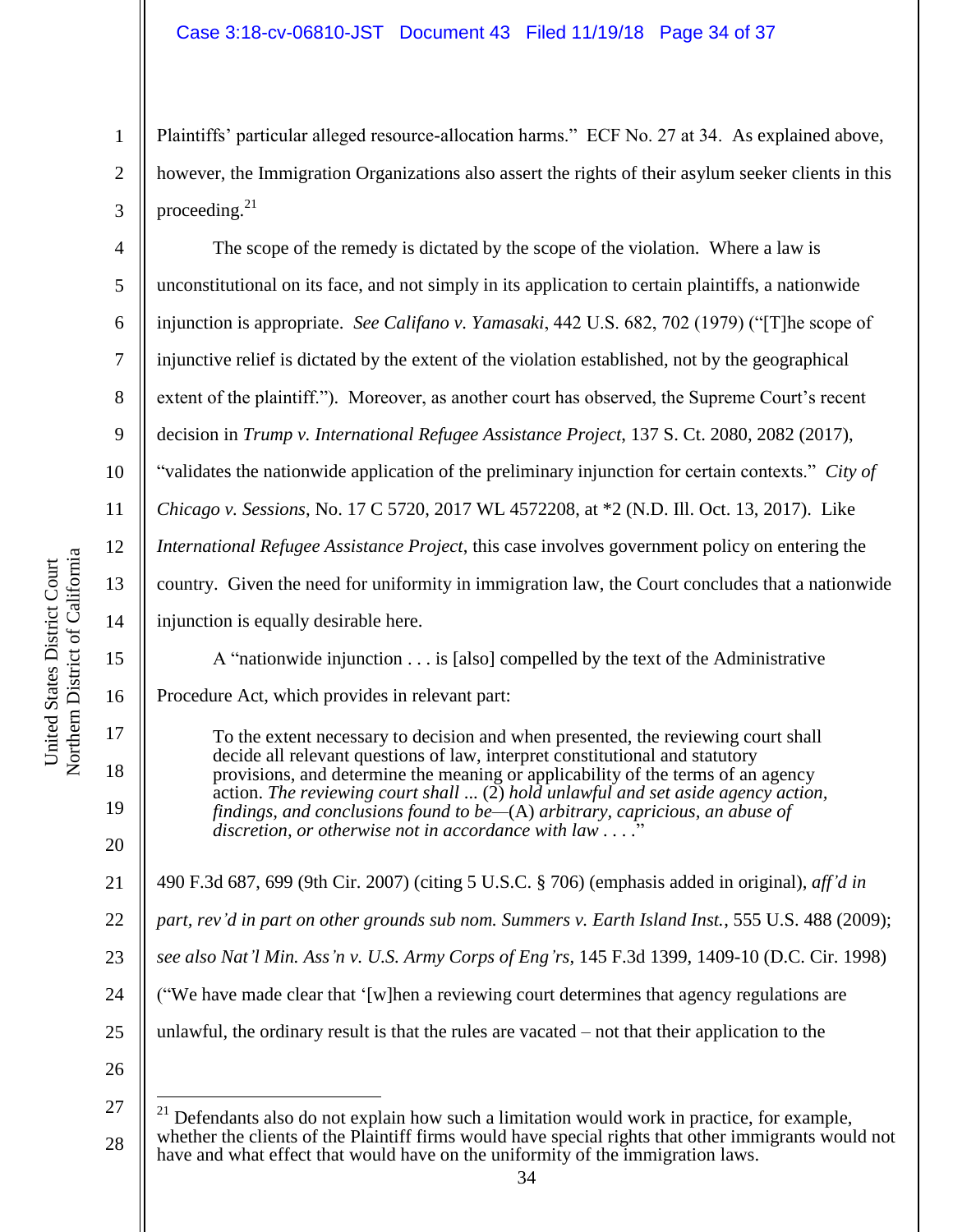individual petitioners is proscribed.'" (quoting *Harmon v. Thornburgh,* 878 F.2d 484, 495 n. 21 (D.C.Cir.1989)). Because the Court here concludes as a preliminary matter that the Rule is unlawful because it conflicts with the INA, it is unlawful as applied to anyone. The Court will issue a nationwide injunction.

1

2

3

4

5

6

7

8

9

10

11

12

13

14

15

16

17

18

# **2. Expedited Removal Procedures**

Defendants suggest in passing in their opposition, ECF No. 27 at 33, and reiterated at the hearing, that 8 U.S.C. § 1252(e)(3) limits the scope of the relief the Court may issue.<sup>22</sup> As an initial matter, the Court could simply enjoin the Rule as it amends asylum eligibility in 8 C.F.R. §§ 208.13, 1208.13, without disturbing any expedited removal procedures. Defendants have provided no authority to support the proposition that any rule of asylum eligibility that may *be applied* in expedited removal proceedings is swallowed up by  $\S$  1252(e)(3)'s limitations. That interpretation would expand that provision well beyond "section 1225(b) . . . and its implementation." 8 U.S.C. § 1252(e)(3).

Moreover, even if the Court's TRO enjoined the Rule's amendments to the expedited removal regulations, it is not clear that this provision applies to the Immigration Organizations' APA claims. *See M.M.M. ex rel. J.M.A. v. Sessions*, 319 F. Supp. 3d 290, 293, 296 (D.D.C. 2018) (transferring 5 U.S.C. § 706(2) claim but concluding that it must retain exclusive jurisdiction over 8 U.S.C. § 1252(e)(3) claim).

| 20 | <sup>22</sup> In relevant part, 8 U.S.C. § 1252(e)(3) provides:                                                                            |  |
|----|--------------------------------------------------------------------------------------------------------------------------------------------|--|
| 21 | (3) Challenges on validity of the system                                                                                                   |  |
| 22 | $(A)$ In general                                                                                                                           |  |
| 23 | Judicial review of determinations under section 1225(b) of this title                                                                      |  |
| 24 | and its implementation is available in an action instituted in the<br>United States District Court for the District of Columbia, but shall |  |
| 25 | be limited to determinations of $-$                                                                                                        |  |
| 26 | (ii) whether such a regulation, or a written policy directive, written                                                                     |  |
| 27 | policy guideline, or written procedure issued by or under the<br>authority of the Attorney General to implement such section, is not       |  |
| 28 | consistent with applicable provisions of this subchapter or is<br>otherwise in violation of law.                                           |  |
|    | 35                                                                                                                                         |  |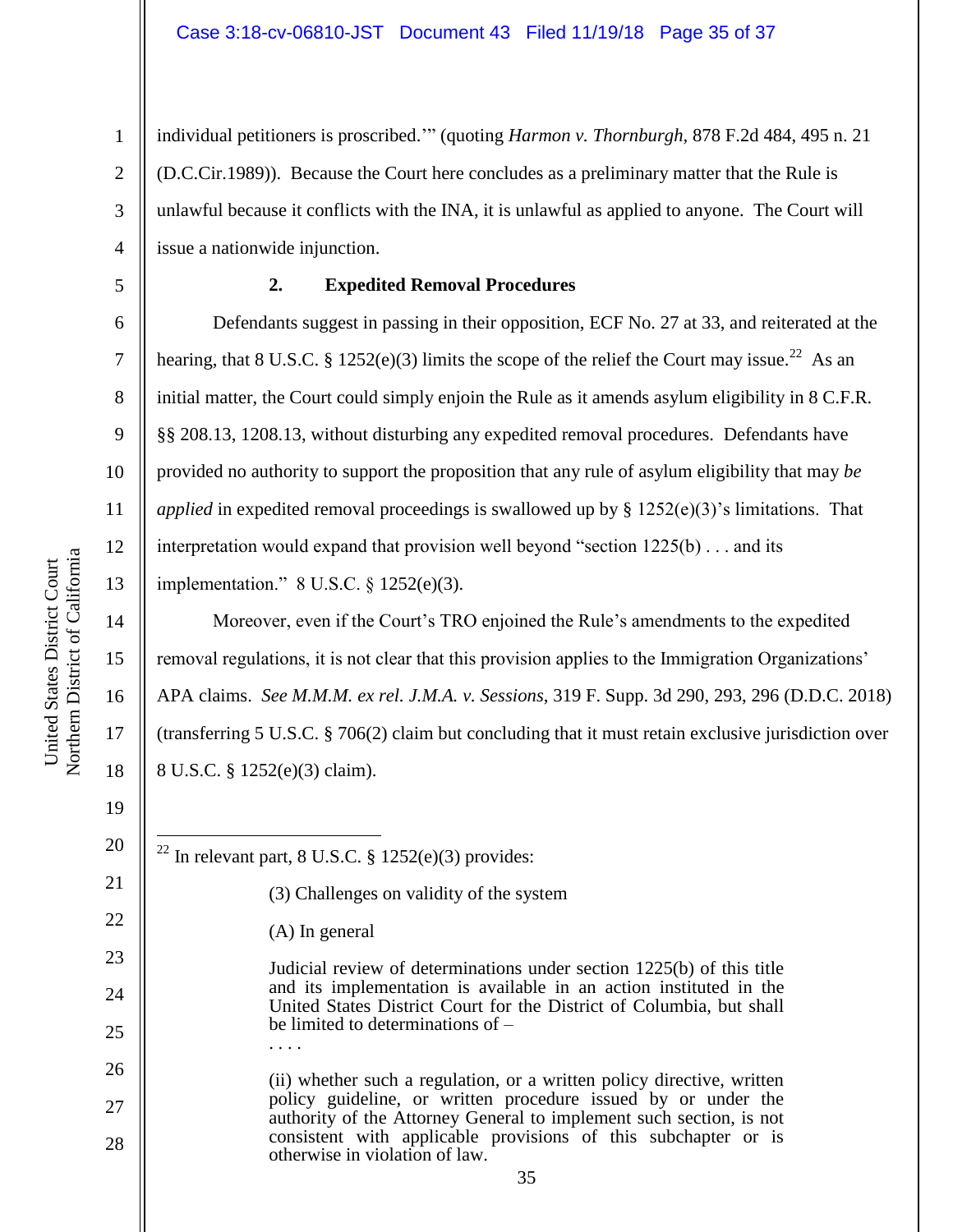Given the lack of support for Defendants' position, the Court declines to limit its relief on that basis.

**CONCLUSION**

6 7 8 9 For the foregoing reasons, the Court GRANTS the Immigration Organizations' motion for a temporary restraining order. The Court hereby ENJOINS Defendants and their officers, agents, servants, employees, and attorneys, and any other person or entity subject to their control or acting directly or indirectly in concert or participation with Defendants from taking any action continuing to implement the Rule and ORDERS Defendants to return to the pre-Rule practices for processing asylum applications.

10 11 This Temporary Restraining Order shall take effect immediately and shall remain in effect until December 19, 2018 or further order of this Court.

12 13

14

15

16

17

18

19

20

23

24

 $\overline{a}$ 

25

26

27

# ORDER TO SHOW CAUSE RE PRELIMINARY INJUNCTION

Defendants, and each of them, is hereby ORDERED TO SHOW CAUSE on December 19, 2018, at 9:30 a.m., or as soon thereafter as counsel may be heard<sup>23</sup> in the courtroom of the Honorable Jon S. Tigar, located at 450 Golden Gate Avenue, San Francisco, California, why they, and each of them, and their officers, agents, servants, employees, and attorneys, and any other person or entity subject to their control or acting directly or indirectly in concert or participation with Defendants, should not be enjoined from taking any action continuing to implement the Rule and ordered to return to the pre-Rule practices for processing asylum applications, pending the final disposition of this action.

21 22 Rule 65(c) of the Federal Rules of Civil Procedure provides that a district court may grant a preliminary injunction "only if the movant gives security in an amount that the court considers

28 *Pac. Kidney & Hypertension, LLC v. Kassakian*, 156 F. Supp. 3d 1219, 1223 (D. Or. 2016).

<sup>&</sup>lt;sup>23</sup> When a temporary restraining order is issued with notice and after a hearing . . . the 14-day limit for such orders issued without notice does not apply. *See Horn Abbot Ltd. v. Sarsaparilla Ltd.*, 601 F.Supp. 360, 368 n. 12 (N.D.Ill.1984). Nevertheless, absent consent of the parties, "[a] court may not extend a 'TRO' indefinitely, even upon notice and a hearing." *Id.*